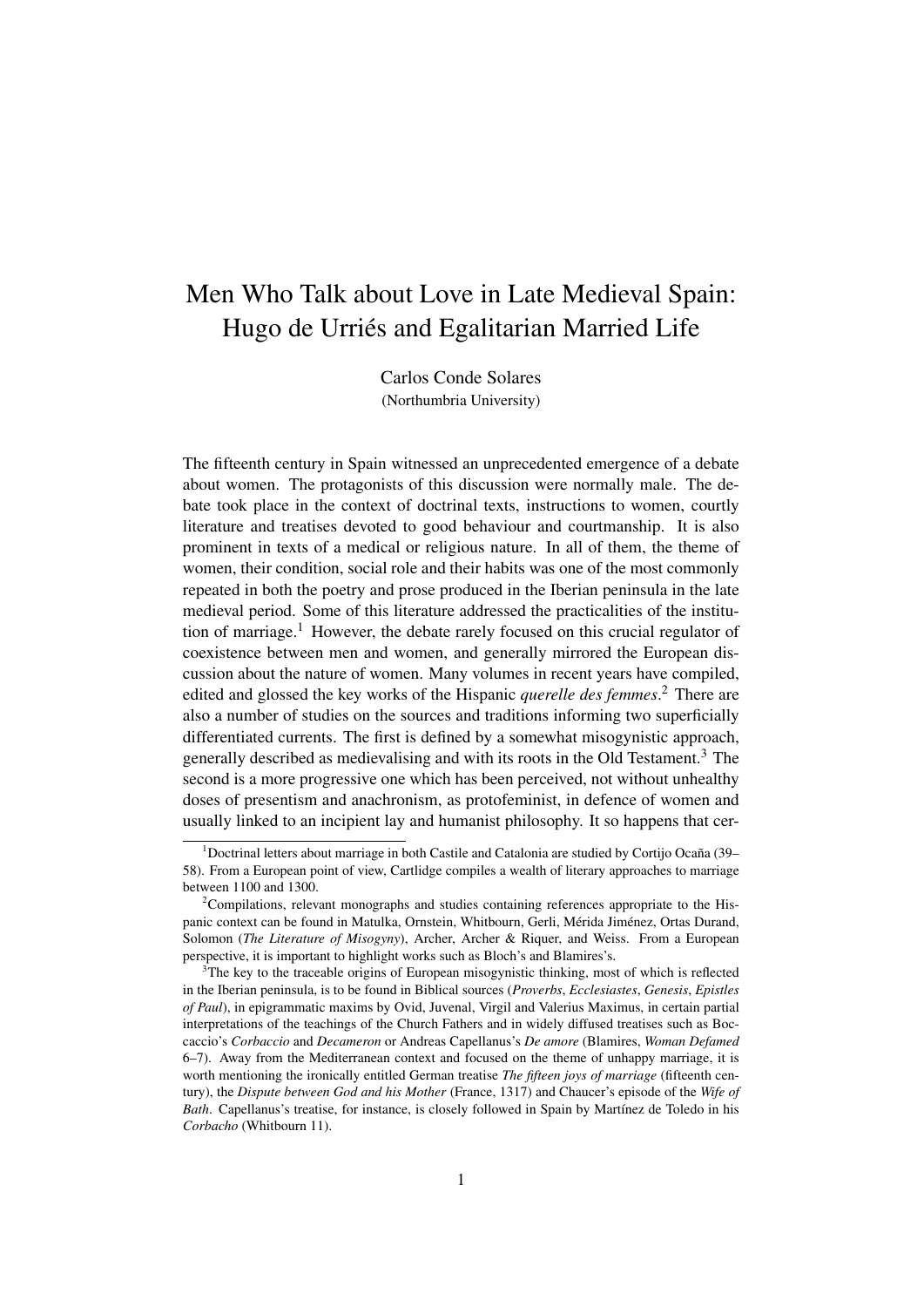tain authors, such as Giovanni Boccaccio at a European level and Pere Torroella in Spain, have been quoted as champions of both at the same time.<sup>4</sup>

In the last third of the fifteenth century, Hugo de Urriés's work can offer the modern reader a very rare and informative perspective from the points of view of social history and history of ideas. The *Dezir del casamiento* (Poem of Marriage) is a very extensive moralising poem written by Aragonese courtier Hugo de Urriés, known by critics as the *devout lover* of Spanish courtly literature because of his very unusual autobiographical celebration of his life with his wife. Unlike most of the Spanish and European participants in the *querelle*, Urriés addressed the realities of married life and he did so in the first person plural. The poem is an enthusiastic encomium that was completely alien to the Castilian mainstream courtly canon.<sup>5</sup> The personal and contextual input in this work and its focus on practical aspects of the institution of marriage from a male perspective make it stand out from other contributions. Urriés, who was given a courtly education, was writing from the relative tranquillity of his political position as Juan II of Navarre–Aragón's protégé, in a kingdom that, despite its intrigues, its border skirmishes and its internal struggles, enjoyed relative prosperity and demographic stability (Conde Solares 8–15). In this article, my intention is to analyse the literary, philosophical, and religious traditions informing Urriés's writing as well as the social, biographical, and historical circumstances shaping his ideas about gender relations.<sup>6</sup> The methodology of this work will serve the purpose of going beyond erudite study of texts, traditions and sources and will try to reflect intimate experiences and beliefs of real people about marriage, perhaps the most important and visible regulator of personal in-

<sup>5</sup>The title *Dezir del casamiento* is given by Sanz & Dutton. Authors that refer to Urriés as the *devout lover* include Tillier (265–74), Marino (13–18) and, more prominently, Whetnall (275–97).

<sup>&</sup>lt;sup>4</sup>When it comes to the most prolific sources for pro-feminist literature and for the treatises and compilations of virtuous women, Boccaccio's *De mulieribus claris* is perhaps the most widely used. However, despite being read and very frequently even copied by *cancionero* authors, Boccaccio lacked the prestige of a classical *auctoritas* and his presence was often muted. When collecting their erudition, most authors referred to very accessible sources such as Alfonso X's *General estoria*, Boccaccio's own *De casibus* and *Teseida* (also muted in most cases), Petrarch's *De remediis*, Guido de Columnis's *Historia destructionis Troiae*, Armannino Giudice da Bologna's *Florita* and, sometimes, well distributed works from late antiquity such as Lactantius's *De falsa religionem deorum* (Crosas López 212). Of course one of the most influential traditions for enumerations and biographies of famous women derived from Christine de Pizan's *City of Ladies*. In Spain, treatises on virtuous and famous women written by Álvaro de Luna (*De las virtuosas y claras mujeres*) and Alonso de Cartagena (*De las mujeres ilustres*) clearly pointed to Boccaccio in their titles and in their contents and structures. Even the Marquis of Santillana must have taken most of the erudition he used in his *Infierno de los enamorados* and *Comedieta de Ponza* from Boccaccio's treatise. The Italian humanist does explicitly acknowledge some of his own sources, such as St Paul, the Bible and St Jerome, without mentioning any of his pagan ones, which must have included Livy, Ovid, Pliny the Elder, Statius, Suetonius, Valerius Maximus, Virgil as well as the late antique Justin, Orosius and the above mentioned Lactantius (Brown xvii-xviii).

 $6$ More often than not, scholars devoted to Humanism and the Renaissance have dismissed the extent to which what has traditionally been described as medieval thought and Scholasticism shaped the ideas that were to come. Although referred to education and not to the collective thinking of the educated elites, an example of this slightly radical interpretation can be seen in Kallendorf (vii).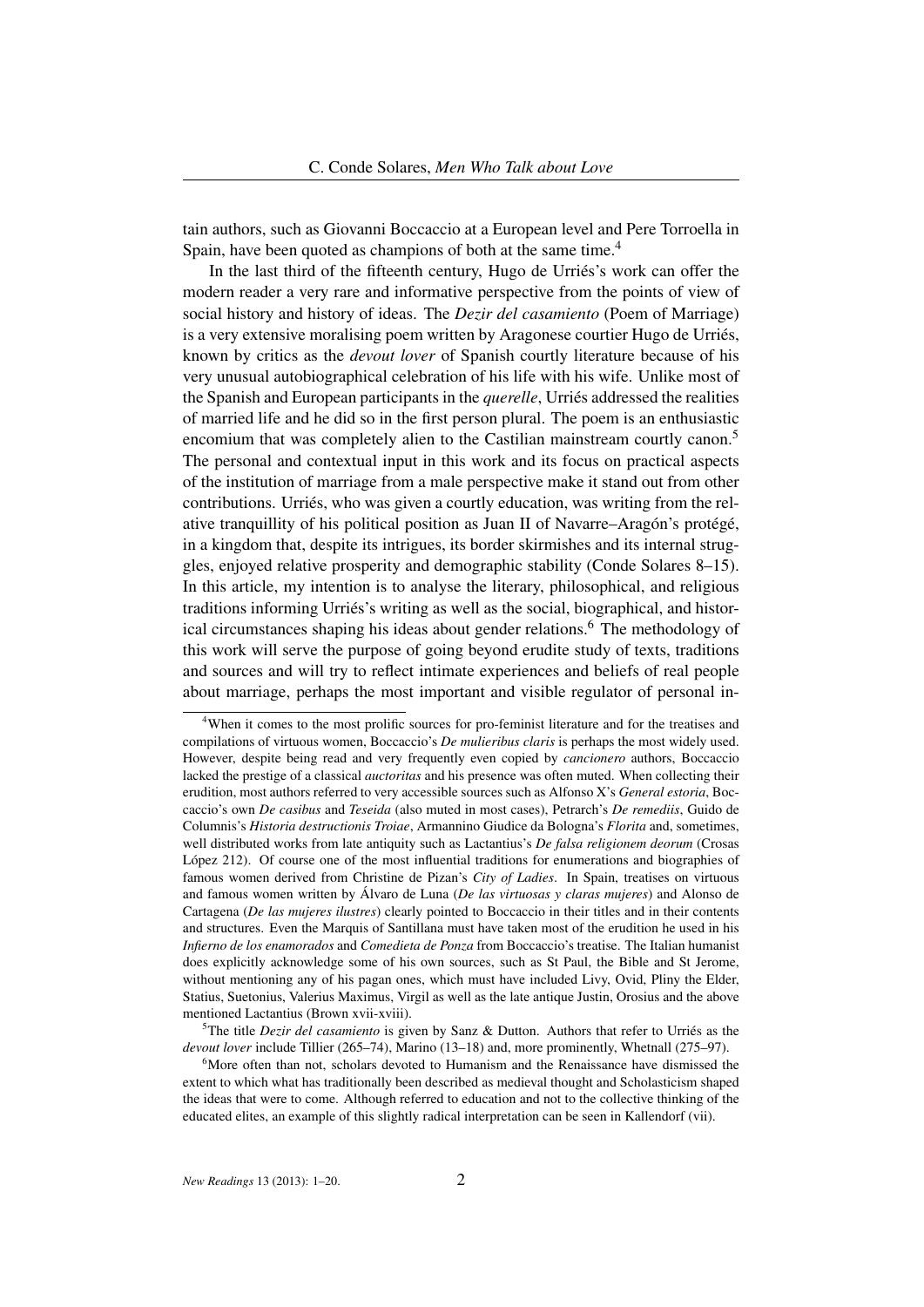teraction between men and women in the period prior to the changes introduced by the Council of Trent. I will attempt to identify the universal thinking behind Urriés's idyllic account of his life as a married man.

This is feasible because his *Dezir del casamiento* is not only informed by a learned intellectual tradition but it is also very visibly dependent on the subjective view of the author-narrator and on the personal and geographical circumstances in which he was writing. It is not often that the medieval scholar is confronted with a document of such biographical value and such relevance to social history and the history of real people, even allowing for its highly literary nature. Urriés's early biographical details can be extracted from the prologue to his translation of Valerius Maximus, which was published posthumously in 1494.<sup>7</sup> Urriés entered Juan II of Navarre-Aragón's service around 1428. As the youngest son of Felipe el Celludo, third Lord of Ayerbe, and lacking the noble or clerical titles of his older brothers, he earned the confidence and respect of the royal family thanks to his brave services to Alfonso V during his first Italian expeditions.<sup>8</sup> Hugo de Urriés stayed in Italy until well into the 1440s, something we can deduce given the absence of documents related to him in the General Archive of Navarre (Conde Solares 77–78). From 1448, Urriés was warden of the castle of Murillo el Fruto, Juan II's cup bearer, and also his knight and captain. More importantly, he also became an influential diplomatic figure, leading ambassadorial journeys to Burgundy and England in the 1460s and 1470s. Some of these diplomatic missions meant that he was away from his marital home in Murillo for over three years (Conde Solares 77–85).

Hugo de Urriés's love and appreciation for his wife can be seen from very different angles. One of the many archival documents about him in the General Archive of Navarre, dated 22 May 1451, refers to Urriés as the husband of María Vázquez de Tejada.<sup>9</sup> Not being a firstborn son, Urriés had an extremely advantageous marriage and received the manors of Arguis, Nueno and Ordaz from his wife, and as a result of that he appeared on certain documents as the consort.<sup>10</sup> A recurring pattern in these documents is that neither Hugo nor his wife were the permanent head of the household. Economic transactions and communications with the Crown's authority were signed by one or the other, and sometimes by both.<sup>11</sup>

 $7$ Urriés's introductory letter to Fernando the Catholic can be found in the incunable volume held at Madrid's National Library (I – 913). See Avenoza; see also Buezo's edition of his prologue and translation.

<sup>8</sup>The Marquis of Santillana mentioned the Urriés family in the 71st stanza of his famous *Comedieta de Ponza*: Hugo must have been one of the Aragonese captains fighting in 1435 (Kerkhof 561–64).

<sup>&</sup>lt;sup>9</sup>Urriés's years in Navarre can be easily reconstructed following the numerous accounts documents related to him in this archive (AGN). For this article I have used the following: AGN-Accounts, Box 152, numbers 20, 15 and 30, 30, AGN-Accounts, Box 154, N. 23, AGN-Accounts, Box 156, N. 28, 3, AGN-Accounts, Box 156, N. 28, 4, AGN-Accounts, Box 170, N. 20, 21, AGN-Accounts, Box 170, N. 26, 14 and AGN-Accounts, Box 152, N. 31.

<sup>&</sup>lt;sup>10</sup>AGN-Accounts Box 156, N. 28, 3. Documents that came directly from Juan II reversed this process, and addressed his wife as María de Urriés.

<sup>&</sup>lt;sup>11</sup> According to Otis-Cour, this practice was far more common in Southern Europe than it was in other areas of the continent (Otis Cour 28).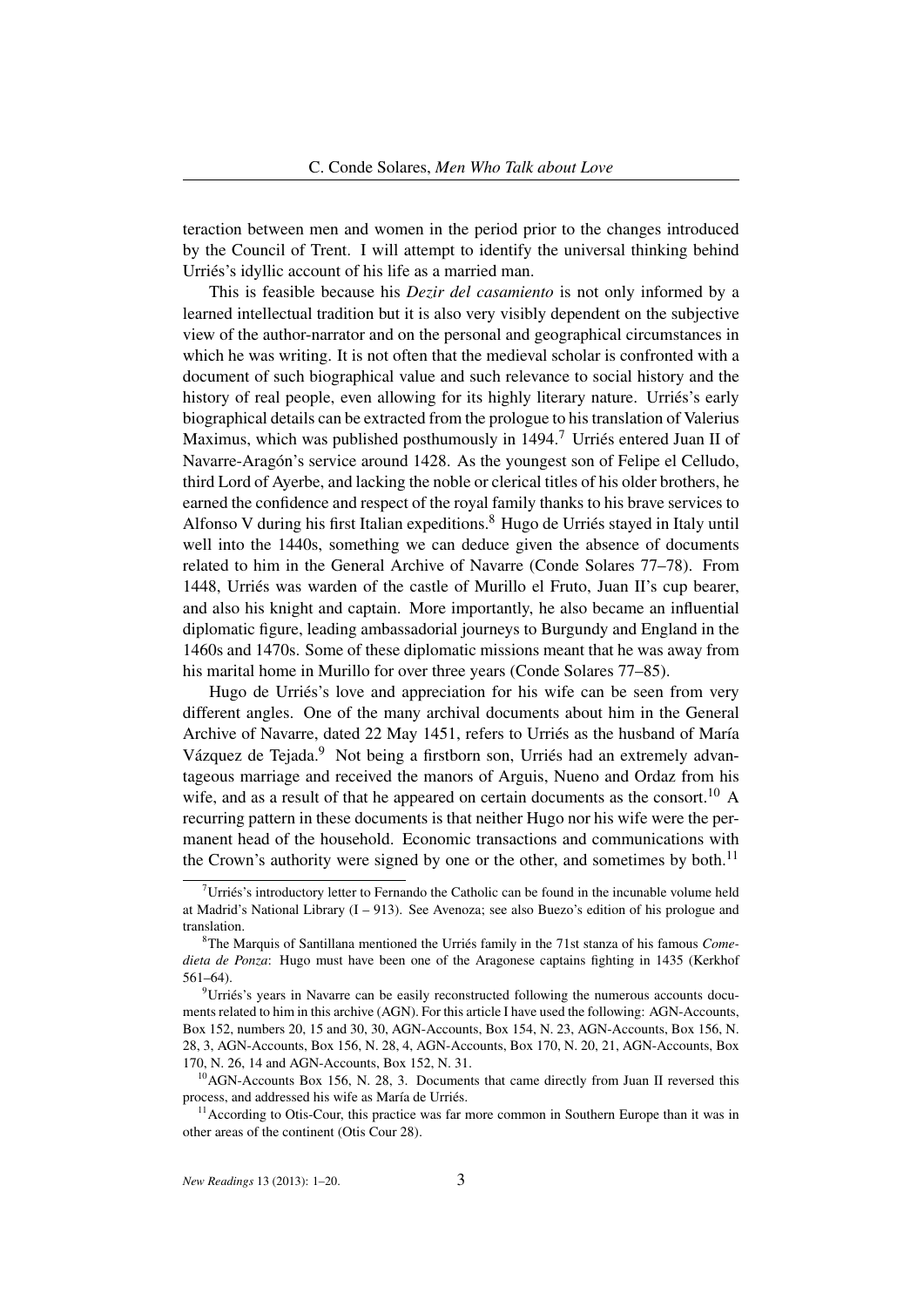Climbing up the social ladder through an advantageous marriage was no dishonour for a man at that time and place. Since approximately one fifth of all couples had only female descendants, it was common for the heir to marry a younger son who had inherited little to no land, but who was happy to provide a dowry (Otis-Cour 30). Hypergamous marriage was common practice in all strata of society in fifteenth century Spain (Urriés's protector, King Juan II, acceded to the throne of Navarre through his marriage with the legitimate heir Blanca of Navarre and the Catholic Monarchs would of course follow suit in this egalitarian model of marriage).

The poem itself is an extended celebration of married love. It is made up of four hundred and forty four lines divided into thirty-seven stanzas.<sup>12</sup> The *dispositio* of the poem follows a lineal, rationalistic structure. Urriés illustrates his philosophy of love with examples taken from his private life—it is, without a doubt, a very personal piece of work. In terms of its textual history, the poem is only copied in one surviving witness, LB2, the *Cancionero de Herberay des Essarts*. Its circulation must have been severely limited to the Navarrese court and, considering Urriés's hand behind the selection of materials, the pro-feminist aura of the volume, and the presence of several single-witness poems by Urriés himself, some of them clearly addressed to his wife, it would be reasonable to think of the compilation as a present commissioned by Urriés for his wife, perhaps during one his long ambassadorial absences from their marital home in Navarre.<sup>13</sup> The quality of the surviving copy in terms of illustrations and ornaments suggests that it was not a luxury copy addressed to the royal family or the higher nobility.<sup>14</sup>

His *Dezir del casamiento* is perhaps the clearest marker of the private nature of the volume. Urriés implemented a rationalist, Aristotelian, and, above all, courtly vision of marriage. The Aragonese courtier broke the traditional code of courtly love. This traditional code was based on a conceptual, highly sophisticated, artificial cry of unrequited love for an unattainable, idealised and generally anonymous

 $12$ In the Dutton coding system, the poem is ID2192, LB2-45.

 $131$  borrow this very attractive idea from Whetnall (293). Some of Urriés's absences can be documented: between 1451 and 1456, Hugo de Urriés is quoted by Aragonese chronicler Jerónimo Zurita in a company of mounted captains alongside Juan de Villalpando (Zurita 16). During this civil war, Urriés was held captive by Arnaldo de Chicón (Rodríguez Risquete I, 59). Nevertheless, Juan II's army, with Urriés and Villalpando as commanders, defeated the Prince's supporters, preventing his coronation in Catalonia. Once the rebellion was put down, Urriés returned to his position as warden in the company of his wife in 1456 (AGN-Accounts, Box 152, N. 31). Following Alfonso V's death, Hugo de Urriés accompanied Juan II on his coronation as King of Aragon in 1458 (Conde Solares 79). He then had a very important diplomatic role, dealing with extremely complex ambassadorial missions abroad. He was sent on a single mission to England for two years beginning 13 November 1461 (Amador de los Ríos 254). His second diplomatic journey was a triple mission that would take him to Burgundy, Bruges and, finally, England, between the years of 1466 and 1469 (Calmette 292, 538–42). And his last mission, starting 1473, took him to Flanders, Brittany and England, with the objective of signing a strong defensive alliance against Louis XI of France with Francis II and Edward IV (Fernández Duro 243, 454–55). Urriés returned from this journey in 1475 (Menéndez y Pelayo 304).

<sup>&</sup>lt;sup>14</sup>The patrimonial history of the volume can be followed in Conde Solares  $(2-5)$ .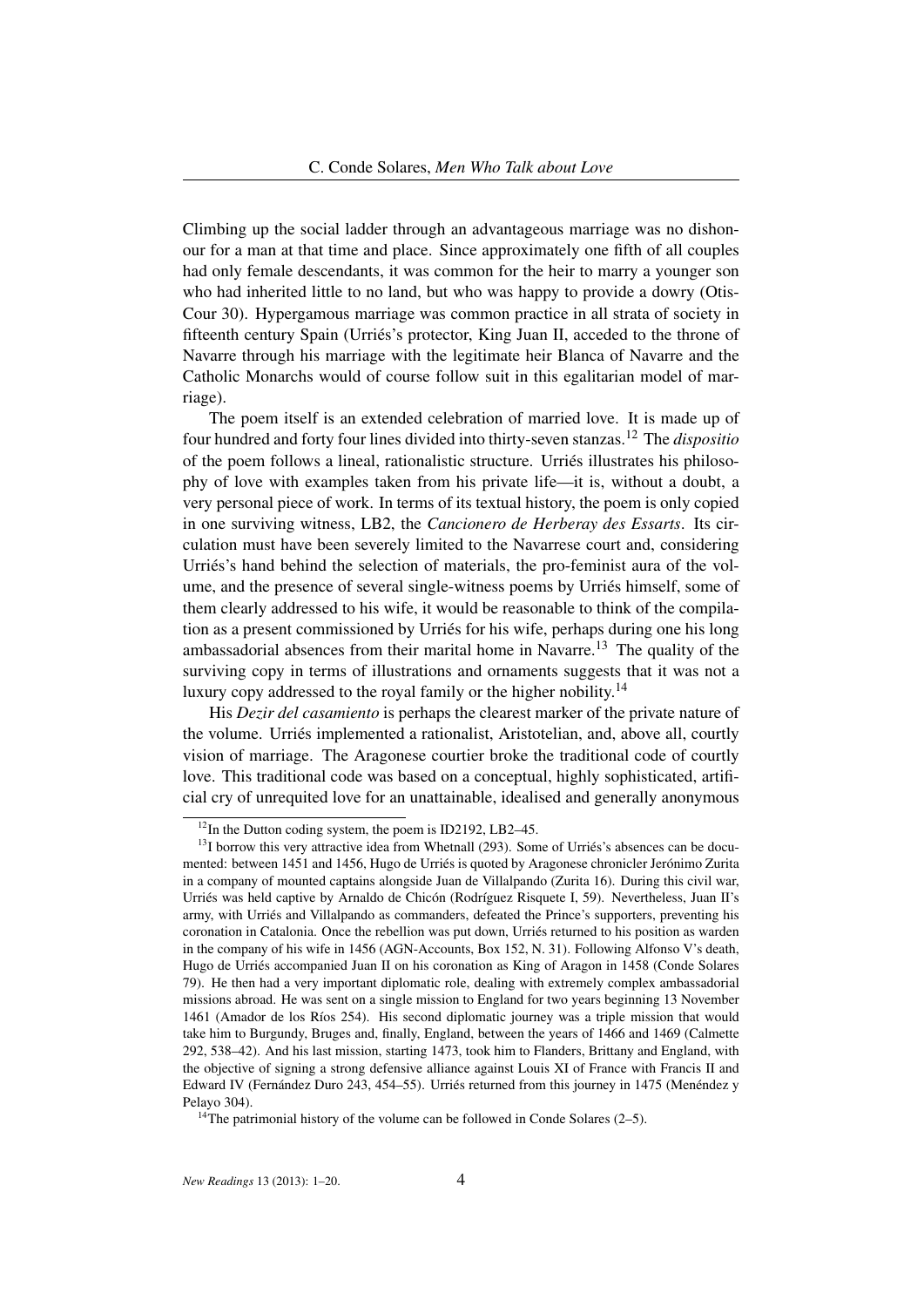lady, always outside of marriage and generally conceived as a courtly game in fifteenth century Spain. Urriés produced a new courtly code of conduct that involved a very egalitarian sense of harmony and decorum in male-female relationships. He did not follow convention.<sup>15</sup> Urriés's life and ideas were far more influential in his writing than any learned tradition.<sup>16</sup> His equal standing with his wife is very clear from the opening stanza:

Occorrido m'a fablar del gran bie*n* q*ue* nos q*ue*remos desde'l día que nos vimos, amiga muy singular, por tal que nos co*n*solemos del trabajo que sentimos.

 $(ID2192, LB2–45, lines 1–6)<sup>17</sup>$ 

[I just thought I would talk about how strong our love is from the day we first met, my very special friend, so that we can find consolation for the hardships we have endured. $]^{18}$ 

The initial "Occorrido m'a fablar" [I just thought I would talk about] is a very peculiar formula with which to start a courtly poem. It announces, from the very first line, that the author is slightly self-conscious about his chosen approach to the topic. His cautious approach is justified by the lack of a previous model of married courtly love and the highly personal details he is about to make public.<sup>19</sup> This selfconsciousness is also very apparent at the end of his narrative, when he pre-empts the conclusion that other men will probably criticise his work as a symptom of being a hen-pecked husband:

<sup>&</sup>lt;sup>15</sup> According to Brooke, much has been ascribed to Islamic influence from Spain in early Provençal lyric which, in turn, was to influence Spain's fifteenth century courtly love revival, but Ovid and the classics were far more prolific when looking for some of the love themes we encounter in the Castilian tradition (Brooke 178). For instance, the idea of the man as a slave occurred in the courtship traditions of Arabic, Languedoc, troubadouresque and Castilian *cancionero* cultures, but Urriés did not seem to follow any of them.

<sup>&</sup>lt;sup>16"</sup>But the romance poets developed their own conventions too, appropriate—in the paradoxical sense in which literary conventions are appropriate to the societies which embrace them—to their own world" (Brooke 178). From a European perspective, Brooke goes on to comment on Wolfram von Eschenbach's character William the Marshal, an Anglo-Norman landless man, the younger son of a baron, who by good service won one of the greatest heiresses in the Anglo-Norman empire, and rose to be regent of England. His wealth was mainly based in his wife's inheritance (Brooke 178). This role model is one that mirrors Urriés perfectly.

<sup>&</sup>lt;sup>17</sup>When quoting Urriés's work, I use my own transcription of the LB2 manuscript (British Library Add. Ms. 33382). *Cancionero* materials are referred to with their Dutton ID numbers. The punctuation, accents and regularised u/v are my own. Italics are developed abbreviations.

 $18$ All translations from quoted lines are my own.

<sup>19</sup>Ana Orozco (519–30) explored the corpus of *cancionero* poetry in search for comparable works. Nothing came close to Urriés's personal and open celebration of his marriage.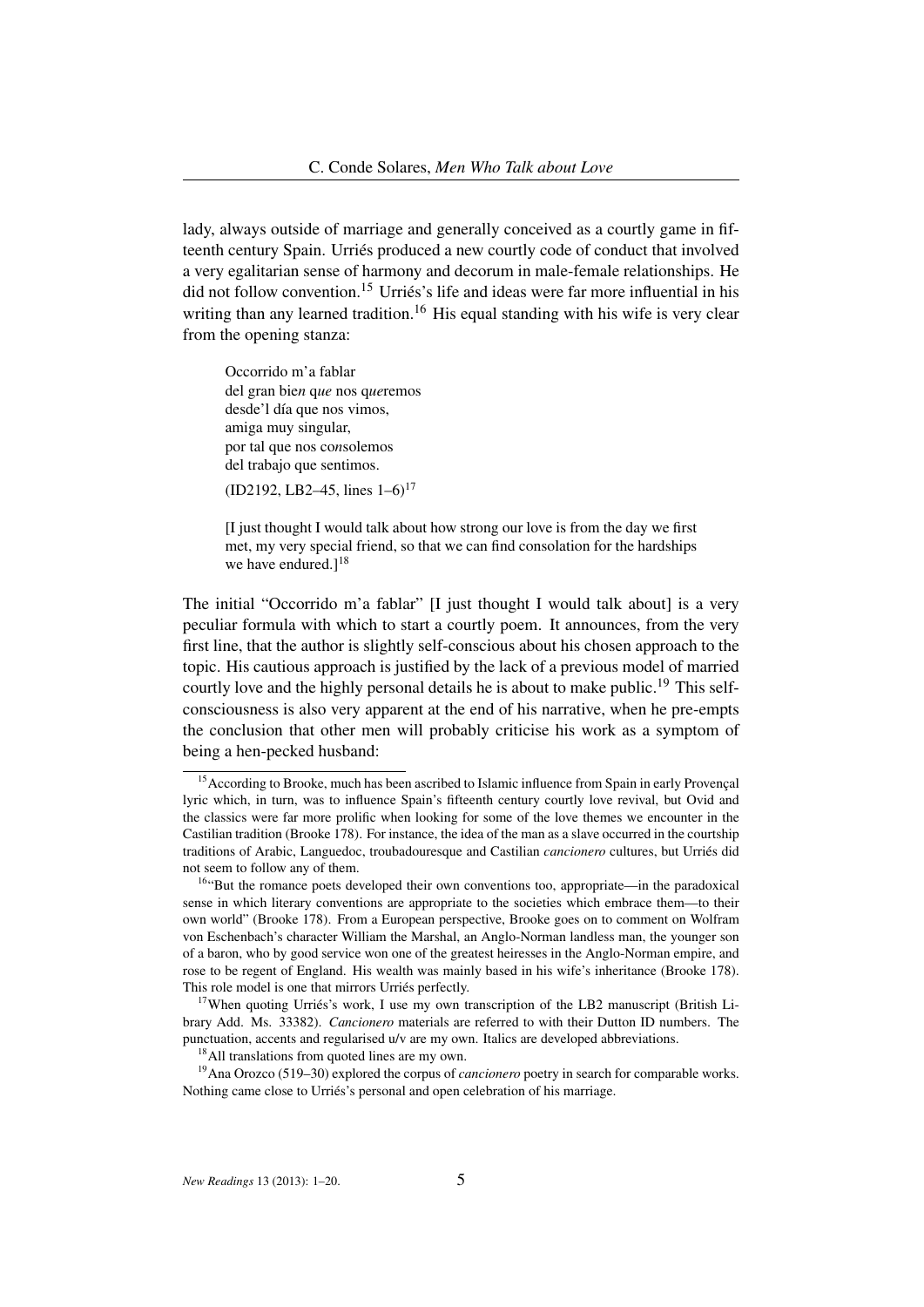Bien sé que reprochará algún triste miserable lo ençima contenido, el qual entre sí dirá que'l mostrarme ta*n* amable sen*y*al es de ser regido. (ID2192, LB2–45, lines 395–400)

[I know full well that some miserable wretch might reprimand me for what I have written, and will grumble and say that if I show such love for my wife, it is a sure sign I am under her thumb.]

Urriés defended himself from his potential critics by stating that mutual love and mutual consent are morally righteous concepts. His gender ideology was based on the mainstream Christian idea which condemns cruel husbands, an idea that can be seen across Europe, from Albertanus of Brescia's thirteenth-century treatises (widely distributed in the humanist circles of the fifteenth century) to the *Canterbury Tales*, to name just a few of the texts. Open condemnation of domestic cruelty was extremely fashionable throughout Europe in the period in which Urriés was writing. Texts such as the fourteenth century English treatise *How the Good Man Taught his Son*, which forbids men from insulting or hitting their wives, were quoted by lay and religious authorities everywhere in the late medieval period (Otis-Cour 165). Urriés used a very personal, rationalistic style where facts, examples and opinions were perfectly differentiated to produce a solid defence of his idea (Parrilla 242).<sup>20</sup> His idea was, quite simply, that loving someone who loves you is not a sign of being ruled by your wife, but a matter of being a good courtier as well as showing good judgement and prudence:

Que lo tal corresponsión se llama de complacençia, q*ue* no d'otri me regir, e tal es mi opinión que non usa de prudencia quien ál muestra infingir, ca nunca es bien amado qui sanamente no*n* ama

(ID2192, LB2–45, lines 407–14)

[Because this consenting, mutual love that we feel, is not a sign of me being ruled by another. And it is my opinion that those who do not truly love are not acting with good judgement, because they never receive true love from anyone.]

<sup>&</sup>lt;sup>20</sup>Whinnom (1047–52) and Macpherson (51–63) analysed Urriés's style and highlighted his use of paradoxes, oxymora and antitheses. García-Bermejo Giner (284), referring to Urriés's *Diffinicion damor* (manuscript NH2, ID2369), considers that Urriés's rationalist philosophy of love could have been underpinned by his Scholastic reading of academic works, some of which must have been French, rather than Castilian, treatises.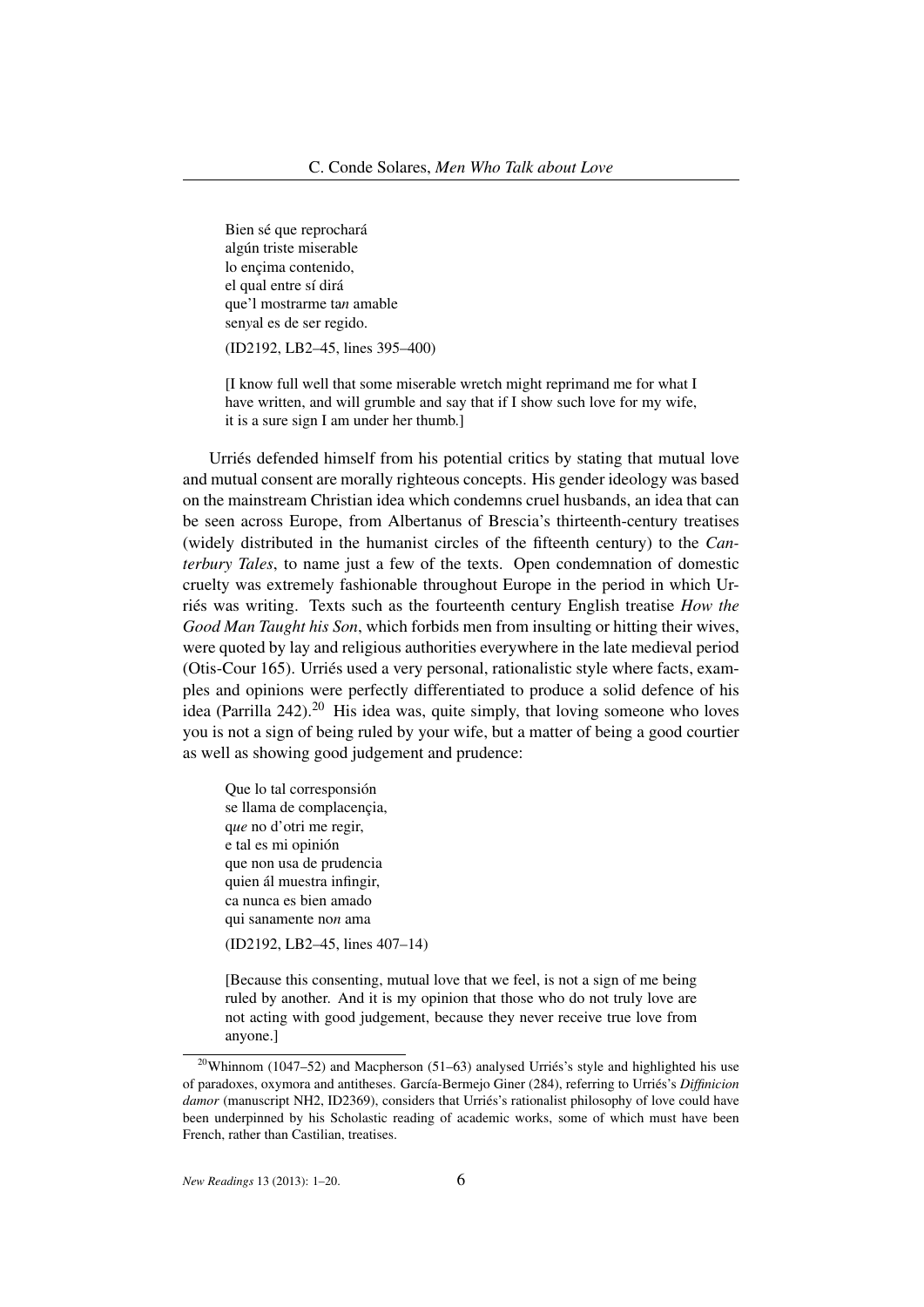Another original characteristic of Urriés's poem is the use of the first person plural when discussing his relationship with his wife ("nos queremos", "nos vimos", "nos consolemos", "sentimos"). His is not the usual instruction to women where the man takes a prominent role. Urriés's is a male voice offering a descriptive, collective view of gender relations rather than a prescriptive one. His account is one of a mutual engagement in which he and his wife are on an equal footing. The virtue of reciprocity in marriage was being praised, at roughly the same time when Urriés wrote his poem, by humanists as well as religious authors. For instance, Franciscan Cherubino da Spoleto in his *Rules of Married Life* (1459) spoke of the joys of "mutual and sincere affection" within the couple, linking marriage to friendship (Otis-Cour 163).

Going back to the opening stanza, we find the first occurrence of what will be a recurring theme throughout Urriés's discourse, his insistence on the deep sense of friendship he feels for his wife (defined as "amiga muy singular"). Again, this is a pattern that talks of a firmly rooted sense of loyalty that went beyond practicalities and social conventions and participated in a modern and, to some extent, egalitarian idea of marriage. This notion of marriage as a special friendship came with deep echoes of St Thomas Aquinas. In a Hispanic context, the idea was explored by Alfonso Fernández de Madrigal's influential and revealingly entitled *Breviloquio de amor e amiçiçia*, which was to deeply influence *cancionero* culture (Marín Pina 208). Moreover, fourteenth century humanists such as Francesco da Barberino had defined marriage as a "perfect friendship". Humanist Leon Battista Alberti, who wrote in the second half of the fifteenth century, also shared with Urriés the same philosophy of love and marriage. Franciscans, like Bartholomew of Siena, even used their sermons to advise young couples on a Thomist concept of love, friendship and marriage (Otis-Cour 162). Therefore, Urriés's philosophy of love follows Aristotle and Aquinas, avoiding Platonic affectation. Incidentally, Aristotle's *Nicomachean Ethics* had been translated by Carlos, Prince of Navarre, following Leonardo Bruni's Latin version and glosses in the style of Aquinas. The work was readily available in both the Navarrese court and Naples (Salinas Espinosa 1456). Urriés's decade in Italy, in Alfonso V's Neapolitan court, is not to be underestimated when deciphering how his way of thinking took shape.

The fifth and sixth lines referred to the specific situation that Urriés and his wife had to undergo: the prolonged absences that only made their love stronger. This theme also appears several times throughout the poem, suggesting that it was written during one of those absences, easy to identify if his life history is traced:

Y empués de los pacimientos que los sguardes graciosos en ambos a dos causaron, ovimos departimientos de méritos virtuosos q*ue* nos más enamoraron. (ID2192, LB2–45, lines 156–61)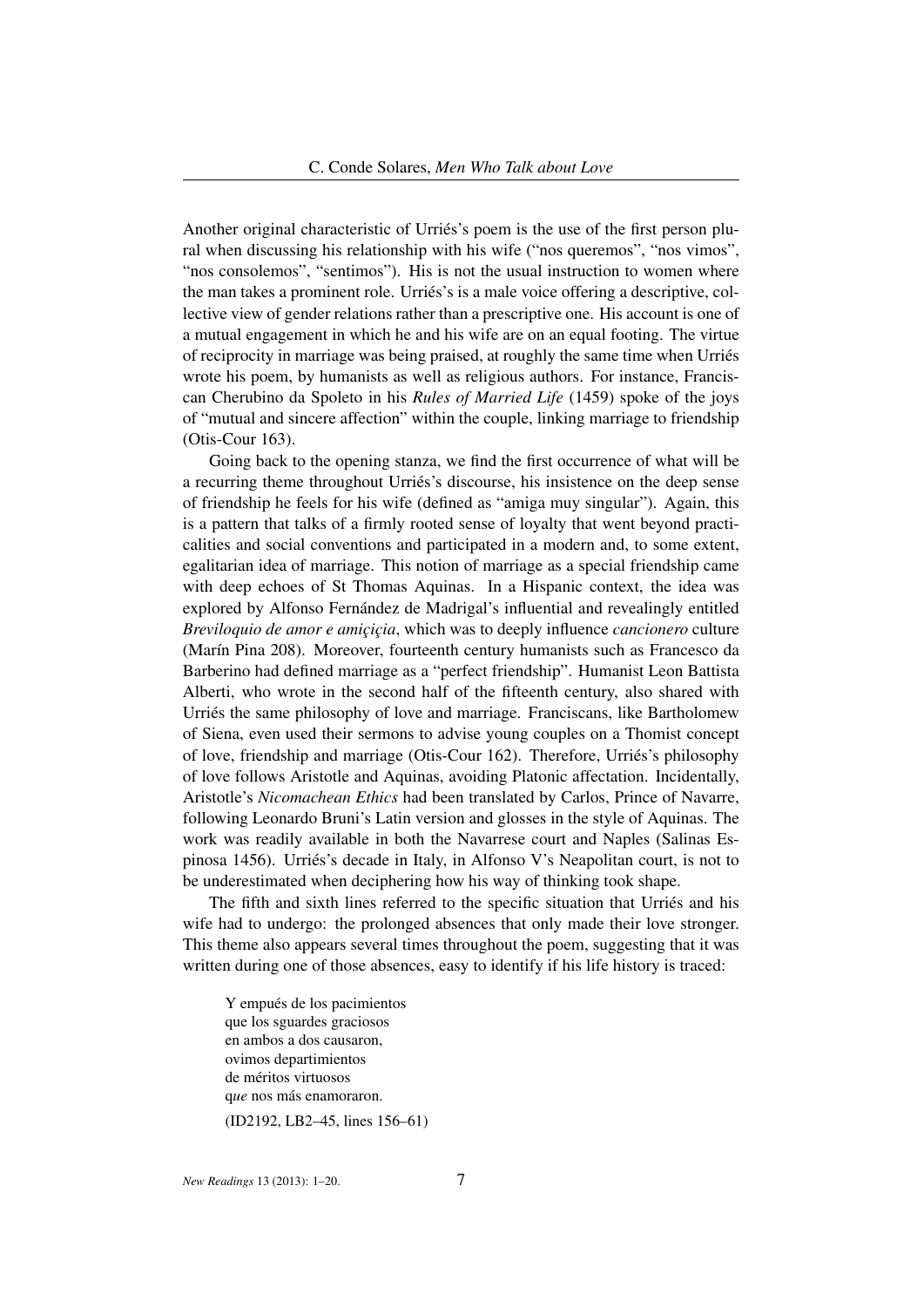[And after all the suffering that the absence and the righteous waiting for each other caused both of us, we had to live apart again, which we did virtuously and it made us fall in love even more.]

A lover's absence was a topic which had literary antecedents, in very different circumstances, in Provençal lyric and chivalric romance and poetry. In Urriés's verses it has been decontextualised and set in a very realistic framework. It refers to absence of the husband from the marital home because of his social, political and professional commitments. In chivalric romance, the lover lives in fear of a jealous father: in mainstream courtly love, he pretends to live in fear of a jealous husband (Van Beysterveldt 413–14).<sup>21</sup> Urriés's use of the theme, however, is radically different because he takes away the element of secrecy. There is nothing secret, illegitimate, or dangerous, about his love for his wife. This is a realistic, down to earth, non-idealised utilisation of courtly love conventions and is unique to his poetry. His poems to his wife must have been written, chronologically speaking, within a period of fourteen years (1461–75) when Urriés was sent on lengthy ambassadorial trips abroad.<sup>22</sup>

To put Urriés's *Dezir del casamiento* into context, it is worth mentioning that even though his defence of marriage was a rarity in the Iberian compilations of courtly literature, he was not the only one to write about married life in the literary and intellectual circles of the last third of the fifteenth century in Spain. Other authors, such as Jaume Roig in his *Spill de les Dones* (Mirror of Ladies), also wrote about this topic, albeit from a very different perspective and driven by a different agenda.<sup>23</sup> The primary level of reading of the *Spill* depicts the devastating effects of marriage whilst undermining the credibility of three states or institutions traditionally acclaimed as morally virtuous: virginity, religious education and family.<sup>24</sup> Urriés wrote from a personal situation of courtly tranquillity. Roig, on the other hand, as a doctor in fifteenth-century Valencia, was very much in contact with the culture of fear created by the rapid spread of the Black Death in his surrounding environment. As Michael Solomon (*The Literature of Misogyny* 3, 78–79) mentions, some of these antifeminist treatises were written for the purpose of improving public health, an agenda that was completely alien to Urriés. Roig's philosophy of carnal love and marriage needs to be understood in Aristotelian terms, where love

<sup>&</sup>lt;sup>21</sup> Justina Ruiz de Conde (161) and Michael Harney (112) speak of a realistic type of love, which included marriage and carnal affection, in chivalric fiction. Ruiz de Conde contrasted this type of love with that found in courtly literature. Urriés clearly broke the mould.

 $22$ See foonote number thirteen.

<sup>&</sup>lt;sup>23</sup>An annotated critical edition of the *Spill* has recently been published by Peirats Navarro.

<sup>&</sup>lt;sup>24</sup>Strosetzki suggests that the educational treatise written by Spanish humanist Juan Luis Vives in 1523 (*De institutione feminae christianae*) was heavily indebted to what he perceives as medieval thinking, represented by the *Spill*. Considering the *Spill*'s circulation and popularity, it is not by chance that Vives's treatise, often pejoratively categorised as *less humanist, more medieval* than Thomas More's *Utopia* (1516) or Erasmus of Rotterdam's *De matrimonio christiano* (1526), also describes the profiles of a young maiden, a married woman and a widow, incidentally the main targets of Roig's tirade. According, again, to Strosetzki, his instruction was based on classical philosophy and the Church Fathers and it was "more medieval" than More's and Rotterdam's (27–38).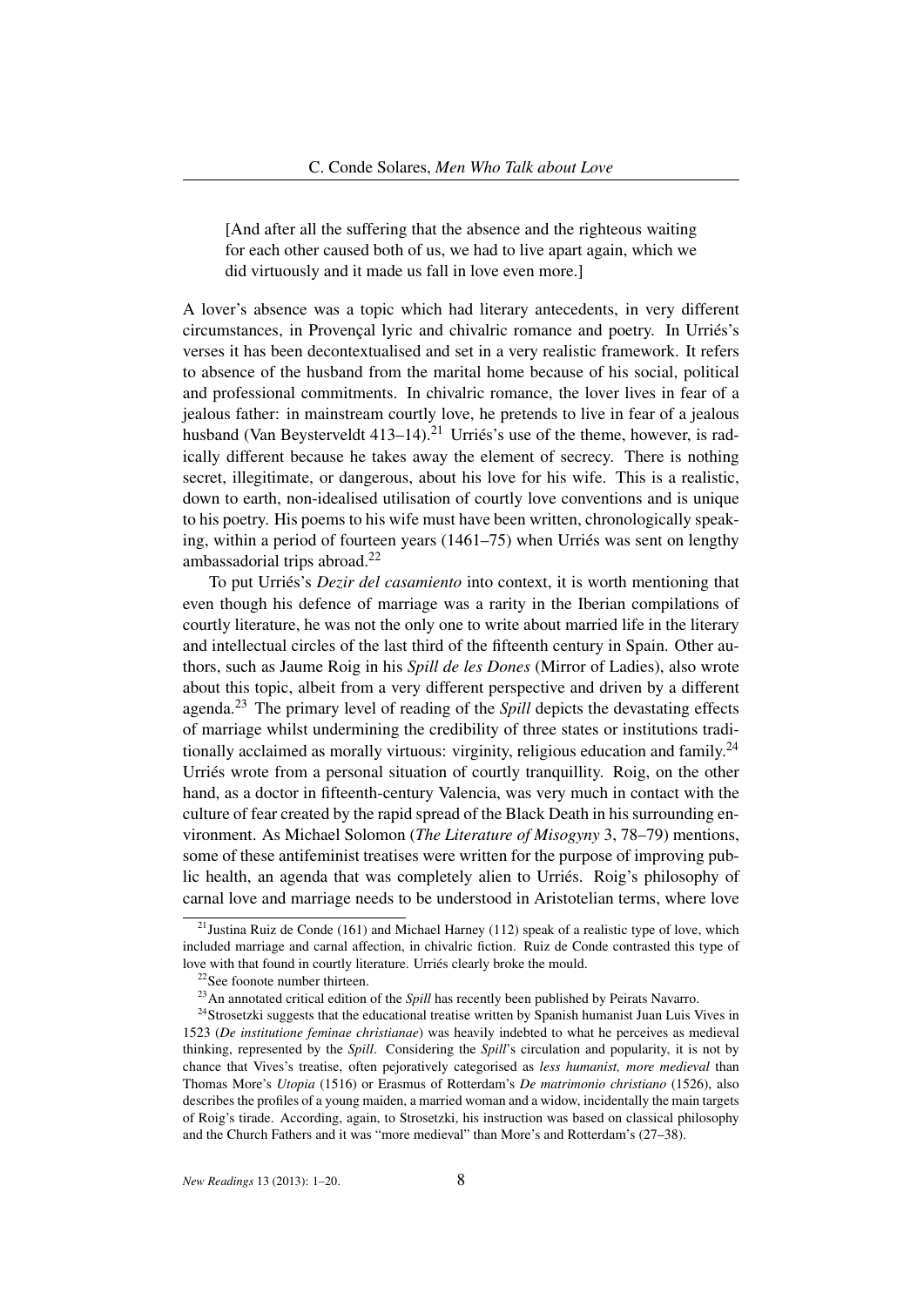is originated by an *image* and this *image* is to be apprehended by the *sensus communis* (the common sense) which in turn must be subject to the intellect and to rationality. Aristotle's *phantasia* acts as a link between the senses and the intellect, thus linking this tradition with Galen and classical medical theory (Serés  $64$ ).<sup>25</sup>

The apparent ideological eclecticism visible in some authors should not come as a surprise. The influence of the Church Fathers in medieval Spanish thinking went beyond the stereotypical. Jerome's teaching that corruption attaches to all sexual intercourse, even in a legitimate marriage, had already been theologically and, most importantly, socially—superseded by St Thomas Aquinas's condemnation of Manichean dualism when it came to women and legitimate marriage. This had consolidated a more balanced doctrine that unequivocally defended the dignity of the institution of marriage for both individuals, stating that love, even carnal love, reflected the love of God (Artadi 24–25). St Augustine also described marriage as fundamentally good and defended the institution against Manichean thinkers for whom all things sexual and material were automatically evil (Otis-Cour 41).

Urriés decidedly followed this pro-marriage doctrine. To give his text credibility he referred, sometimes very clearly, to his own experience of a happy marriage. In a corpus of literature (the Spanish *cancioneros*) that is normally lacking this type of personal and emotional display, his work was certainly conspicuous.<sup>26</sup> His attention to detail when describing past events reinforces the idea that his dialogue with his wife was not a rhetorical pose but a very real love letter. For instance, Urriés recalls giving his wife one of his letters when they met in Castronuño when the Queen visited the village:

Y el processo abreviando, bien sabes que procuré de levar nueva muy cara, en Castronunyo estando, a la reyna, con quien sé que vi tu fermosa cara (ID2192, LB2–45, lines 216–21)

[And, cutting short the process, you know that I tried to bring you my love letter when you were in Castronuño with the Queen, who was present when I saw your beautiful face.]

 $25$ Michael Solomon has recently published a new monograph about medical writing in late medieval / early modern Spain (*Fictions of Well-Being*).

<sup>&</sup>lt;sup>26</sup>A point of comparison could be Gómez Manrique. He also wrote at least two poems referred to his wife Juana de Mendoza, and these clearly went beyond the formulae of *insincere* courtly love conventions. In his poem to his wife on the occasion of the death of two of their sons (Dutton ID1876, MN24–35) Gómez Manrique also praises the virtues of his wife in a heartfelt fashion. However, this is primarily a Petrarchan consolatory poem with political connotations (see Morros Mestres 125–27). The other poem (Dutton ID1874, in MN24–31, MP2–7 and MP3–39) is just a short dedication to his wife (nothing to do with Urriés's long, rationalistic disquisition). Neither of them is a self-standing celebration of married love like Urriés's. None of the very few surviving *cancionero* poems about the spouse shares these characteristics.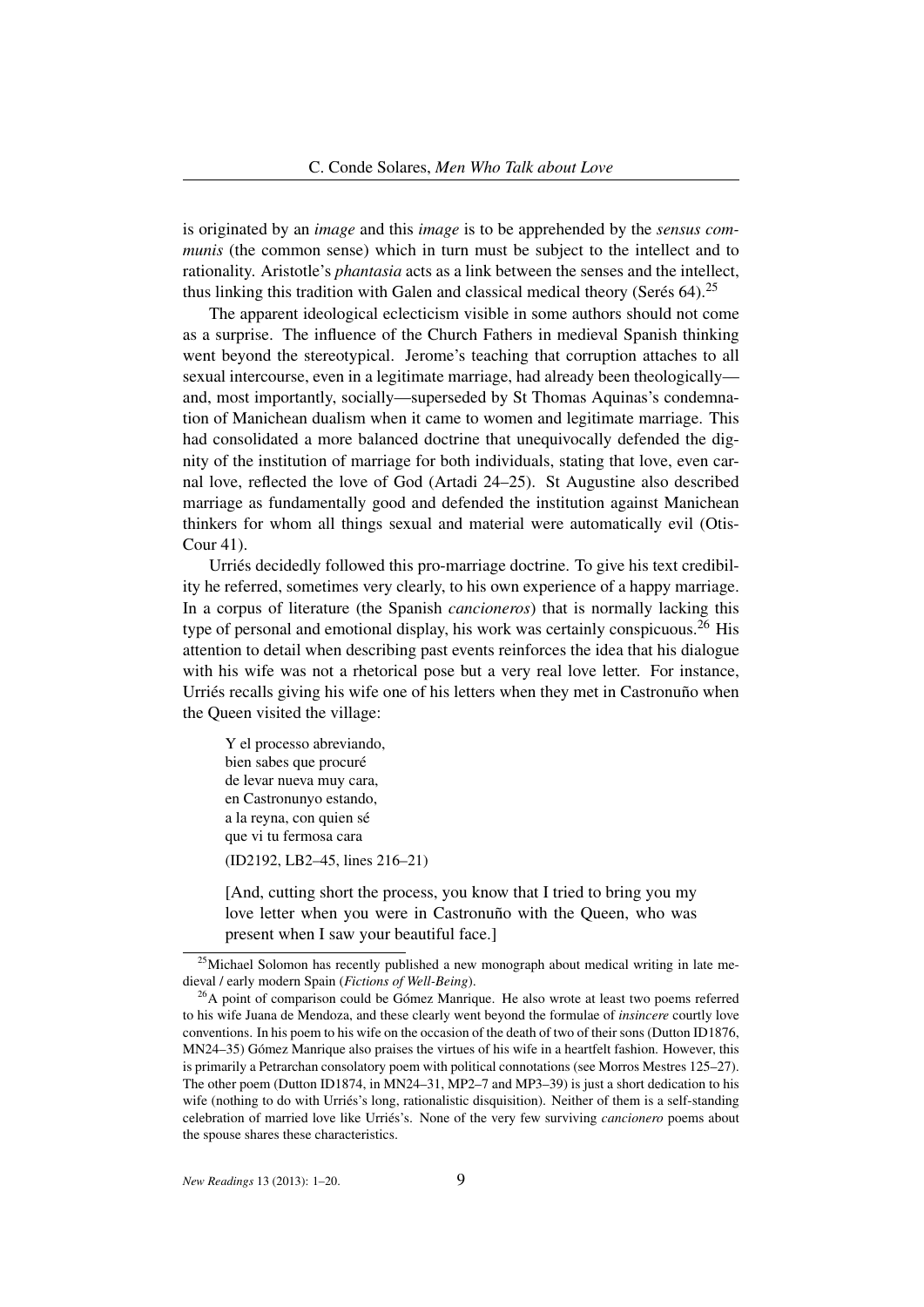This type of detail about a public man's private life with his wife is previously unknown in Spanish courtly poetry. Urriés uses such realistic elements to reinforce his eclectic philosophy of married love, one in which Aristotelian rationalism is merged with a mostly aesthetic Platonic twist. Both philosophies come together in harmony:

Preçepto es general q*ue* primero escoger q*ue* amar el hombre deve, mas amor es espeçial: a q*ui*en muestra su poder no consiente q*ue* lo prueve, (ID2192, LB2–45, lines 25–30)

[It is known that, as a general rule, men should try to choose who to love, but when love itself steps in, it cannot be put to the test.]

Urriés challenged the old "precepto" that talked of choosing a correct suitor instead of being guided by fickle love. However, his view is far from radical. He acknowledges the power of love but he subsequently celebrates how by following his rationalist idea of love, he actually made the right decision. He talks of the extreme joy he felt when he realised that he was "bien acertado" (line 135) because he made his choice based on the love he felt for the woman who was to be his wife. This rationalistic philosophy of love was challenged in some contemporary texts, such as the *Tratado de cómo al ome es necesario amar*, which denied free will and free choice when it came to love (Cátedra 122). Other fifteenth century authors, such as Luis de Lucena in his *Repetición de amores*, agreed with Urriés that no man can claim to be deprived of his free will, even when love is involved (Cátedra 173). Both take a very Christian approach to love.

The process described by Urriés is one where love and judgement work together in harmony. Feelings are controlled by rational decisions and informed choices are made based on a love that is judged to be honest and positive:

E como yo me fallasse de aq*ue*l en ti veyendo súpitamente forçado, ante que me recordasse, en vivas llamas ardie*n*do, en mí fuy maravillado, ca çierto gran novedat mi sp*írit*u sentió con el tal ençendimiento, mas juzgo por calidat, e bien presto conçibió ser nuevo namoramiento. Extremo gozo sentí quando en mí recordé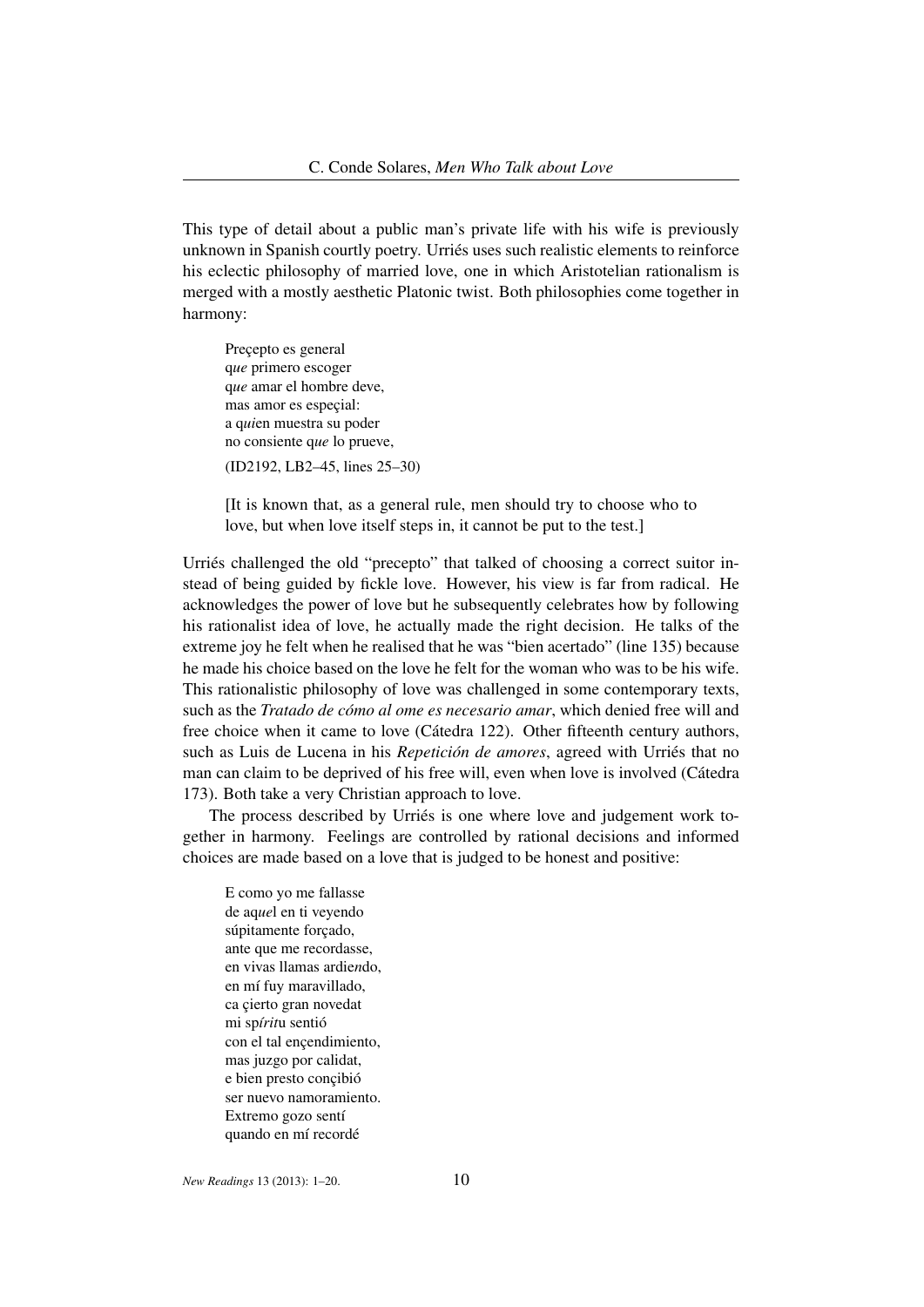por aver bien acertado, e de fecho consentí el amor, e proposé de ser tu enamorado.

(ID2192, LB2–45, lines 121–38)

[And, since I found myself compelled by love in your presence, before I could compose myself, I was burning with the flame of love, and my soul felt this new and marvellous feeling. With such overpowering emotion, my soul soon enough realised that it was love that I was feeling. I felt deep joy when I came to my senses and saw that I had made the right choice, and then I agreed to love you and asked you to love me back.]

The force ("forçado") and the feeling ("mi spíritu sentió") are tamed by judgement ("juzgo") and love is rationalised and conceptualised before the conscious decision to fall in love is taken ("e de fecho consentí [. . .] de ser tu enamorado"). Therefore, Urriés does not believe in astrological determinism (not even as an aesthetic pose) and bluntly rebuffs fatalism when it comes to love (as also explained by Rodríguez Risquete II, 207).

Urriés's courtly ideal of marriage was one that rejected *amor hereos*, the sick love fatally linked to death in Hispanic culture, which is best portrayed in *La Celestina*. Urriés warned against the dangers of a love that, without reaching the fatalistic characteristics of such *amor hereos*, could be damaging to courtly practice and moral health. His ideological agenda was one that promoted courtesy as an ideal of life (Buezo, "Mosén Hugo de Urriés" 35). His vision of love was optimistic rather than fatalistic. When it came to gender relations, he put his emphasis on free will. But even when love was honest and conducive to marriage, the premarried stage was not exempt from damaging side effects and transformations in those who experienced it:

el qual faz de los activos e negoçiantes discretos sin la voluntat forçar, ser mucho contemplativos y en negoçios indiscretos, e la qualidat mudar. Pues q*ui*en es contemplativo e todo el tiempo despiende en gemir e sospirar, oçioso e no*n* activo segú*n* q*ue* se m'entiende lo podremos bie*n* llamar.

(ID2192, LB2–45, lines 103–14)

[Without infringing free will, it turns active and rational men into sighing and longing people, changing their essence. Because those who spend all of their time sighing and loving can be called, in my opinion, idle and unindustrious.]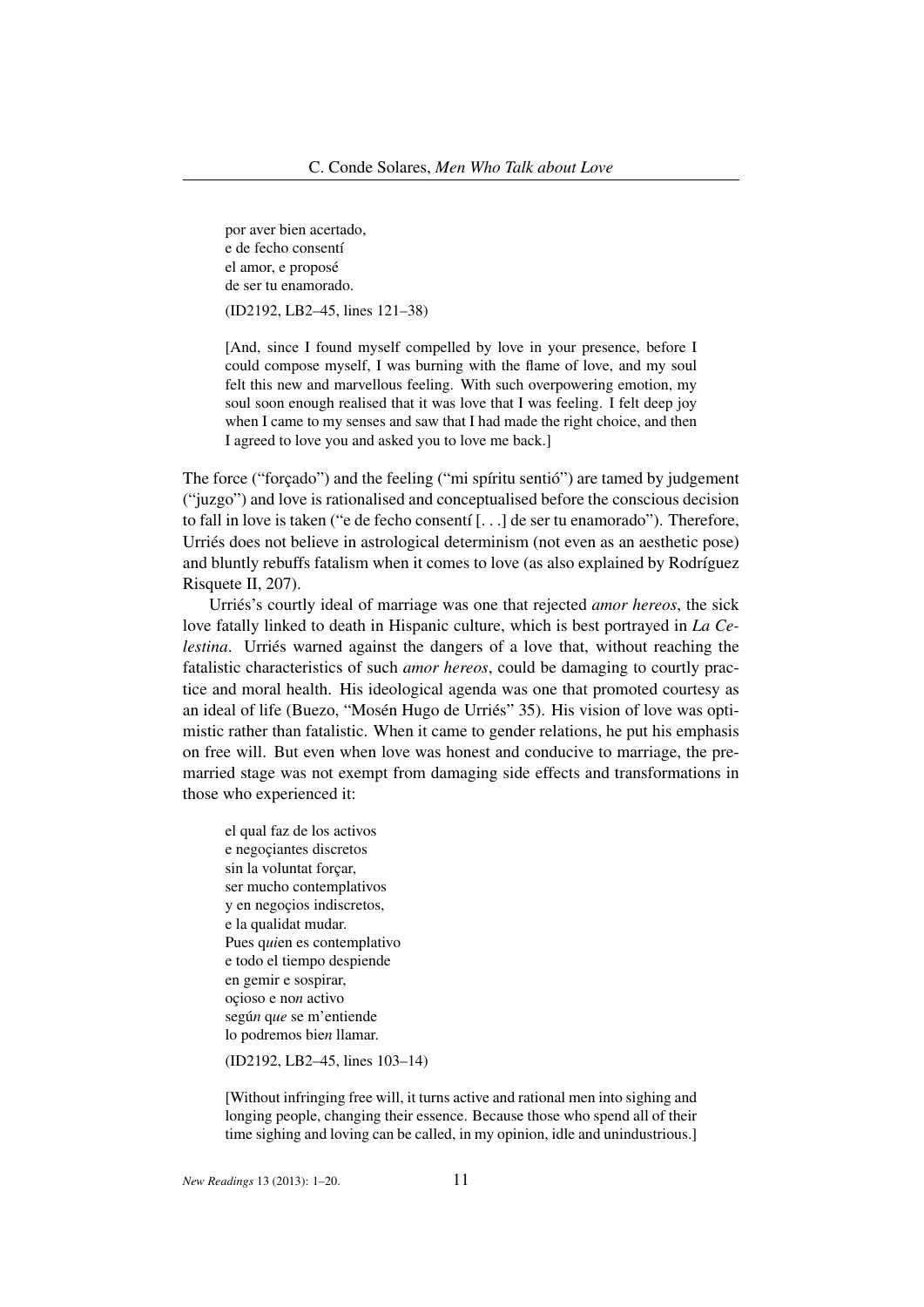The antidote to this indiscreet, confused, contemplative, sighing and longing state was precisely marriage, which brought peace, fulfilment, and legitimacy to those who felt the honest type of love. In his view, love did not end with courtship but in fact improved with marriage. It brought tranquillity and legitimised and rationalised human relationships. Urriés considered that pre-married love could be harmful to day to day activities and interests. A good marriage, on the other hand, brought peace of mind:

pues se puede pensar q*ue* d'amar e ser amado su fin es tranquilidat. (ID2192, LB2–45, lines 356–58)

[Because it is right to consider that the purpose of loving and being loved is tranquillity.]

His rational, pragmatic and harmonious courtly love is depicted as intrinsically better than both the volatile love experienced during courtship and the ill-founded and empty *amor hereos*, which was also the main focus of most medieval Spanish misogynists. Instead, married love can be applied to real life resulting in the emergence of a fulfilling partnership. Theirs was not love that came out of "ociosidat" (idleness) but one that was calm, honest and constructive, not destructive, very different from the one portrayed in the very fashionable (yet entirely fictional) sentimental novel of the period. In this, once again, Urriés's vision of married love was a visibly sincere and realistic one:

Dize*n* que ociosidat es d'amores la portera como causa p*re*parante, mas do la conformidat se presienta, la bandera de amor va más avante (ID2192, LB2–45, lines 61–66)

[Some say that idleness is the first symptom of love as well as its cause, but where mutual consent occurs, love flies its flag even higher.]

Despite the old fashioned distinction between pre-Trentian marriage and the more modern idea that was to follow the Council of Trent, Urriés's views were far from revolutionary in fifteenth century Spain. They were, indeed, revolutionary in the context of the relatively restrictive courtly love poetry conventions—hence his need to *justify* his approach at the beginning of his poem—but his ideas reflected commonly accepted views of his educated contemporaries.<sup>27</sup> The Tametsi decree of

 $27$ Courtly literature addressing polemic topics often received responses from other courtiers. Even though this is only circumstantial evidence of the social normality of his views, no courtly controversy sparked by Urriés's poem has survived.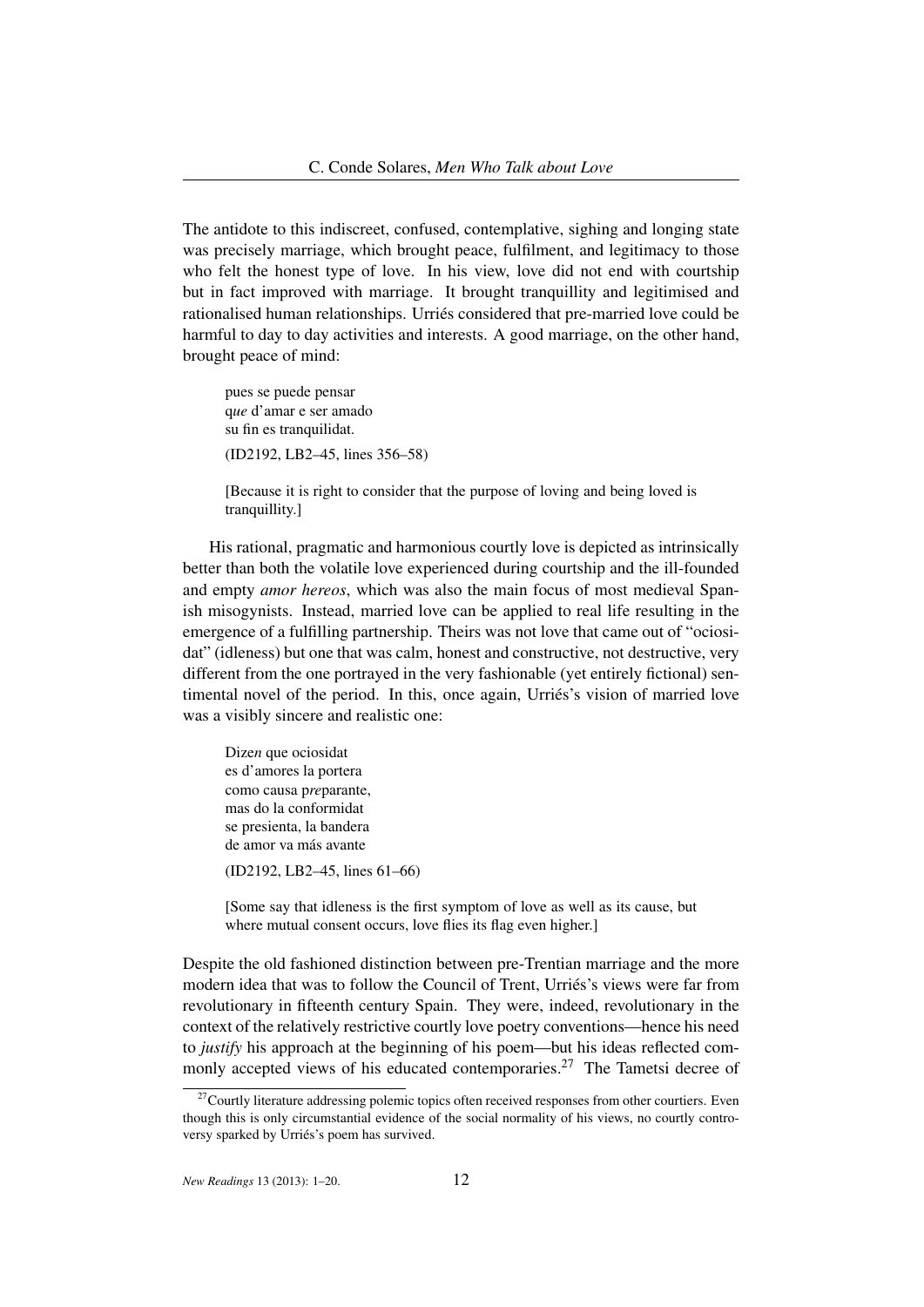1563 reinforced the canonical regulations of marriage (Arellano & Usunáriz 7). However, the idea of mutual consent had been firmly established in Spanish civil law right from Alfonso X's *Partidas* in the thirteenth century (Otis-Cour 55). The *Partidas*, the most extensive compilation of Western secular law since Justinian and perhaps the most important legal document produced in the Spanish Middle Ages, were seven codes that regulated life and human relations. The fourth code was devoted to marriage. Its location at the centre of the seven laws was not by chance. According to Alfonso X, they were in the middle just like the heart was in the middle of the human body (Arellano & Usunáriz 7). The influence of Isidore of Seville's *Etymologies* was evident in them (see Carpin). According to the fourth *Partida*, marriage ensures the population of the world, it prevents fornication and it promotes peace and friendship where relatives live in harmony and the name of the Lord is blessed (Stone 33). Moreover, relatively early and more localised historical documents such as town ordinances and statutes (for instance, *fueros* dated between the twelfth and fifteenth centuries) also offer interesting insights on traditional gender relations. Heath Dillard states that "both as heiresses of municipal property and as individuals capable of transmitting it to their children or to other heirs, women were a formidable presence in the property structure of the towns" (Dillard 26). The stress on the individual, rather than on the lineage, confirms that, from very early times, marriage was set to unite two people rather than two families.

The idea was already rooted in the real life of both the middle and lower classes in the fifteenth century. "La conformidat", which should be understood as mutual rather than imposed consent, was what made love and, more importantly, marriage work in practice. Preconceptions about the widespread practice of arranged marriage and about the condemnation of all carnal pleasures throughout the Middle Ages are set aside when we think of fifteenth century Spain. Such preconceptions can easily be explained because of the sources used by historians to recreate what the medieval institution of marriage would have been like. Most of these documents are deeds dealing with the transmission of property and can give the impression that love did not play any part (Otis-Cour 19). This is why Urriés's work is invaluable when it comes to exploring real human relationships. This idea of love and consent was what gave the institution of marriage its legitimacy and what honoured and dignified the free will of husband and wife, something that the Catholic Church had always championed, albeit on occasion unwillingly, throughout the entire Middle Ages.

By asserting the equality of the sexes in concluding the marriage contract, the Catholic Church was in fact taking a stand against male supremacy (Duby 17). Marriage through love was not just a romantic fiction.<sup>28</sup> By the fifteenth century, both lay and Christian writings defended the ideas of mutual consent, love

 $^{28}$ Gabriella Zarri (132) considers that matrimonial love was born as a consequence of the Protestant Reform. This idea is very difficult to defend if we consider the wealth of evidence to the contrary offered by Otis-Cour.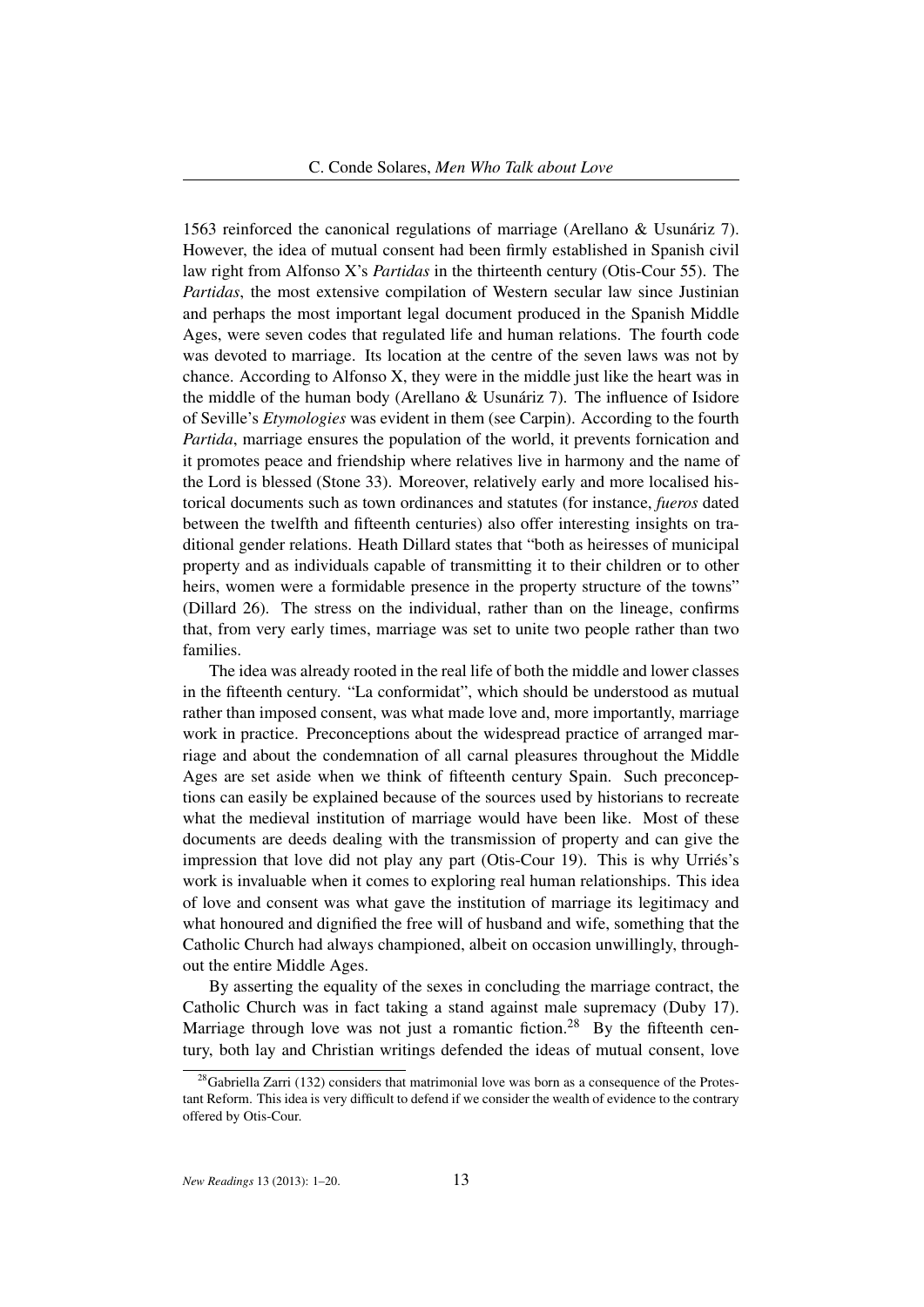and even validated clandestine marriages precisely because they came as result of two people's free will (Otis-Cour 161). Medieval Scholasticism insisted on a mechanistic view of the Sacraments, influenced by Aristotelian categories. Mutual consent in marriage was far more important than the legal blessing (Artadi 24). Ruth Mazo Karras has recently published a ground breaking monograph that highlights the extent to which traditional marriage was not the only socially accepted form of partnership throughout the European Middle Ages. In fact, it was not until as late as 1215, with the Fourth Lateran Council, that the Church would make provisions for marriage as a Church ceremony (Lacarra Lanz, *Marriage and Sexuality* xi).<sup>29</sup> The formal Christianisation of marriage took place through several stages between the Lateran and Trent councils but the underlying Roman, Visigoth, and even Celtic consuetudinary law never disappeared. Christianisation of marriage in Spain occurred mostly through doctrines such as the Lex Divina, the Impediment of Inequality, the Doctrine of Indissolubility, and in particular through St Augustine's multi-stranded definition of marriage as spiritual union, sacrament and remedy (see Reynolds). The first humanists in Italy and Urriés in Spain did nothing other than reflect what was already a widely accepted idea of marriage in late medieval Europe.<sup>30</sup>

Mutual consent is explicitly introduced into Urriés's poetry when he talks of the free choices that his wife made during courtship:

Assí bien, empués d'aq*ue*sto, dos grandes competidores de mí, contigo estando en modo assaz honesto, te davan grandes loores, tus virtudes blasonando, a los quales denegar te vi tu garrida mano

```
(ID2192, LB2–45, lines 240–47)
```
[And after that, I had two main competitors for your love, and both loved you and behaved in an honest fashion when they were in your presence, praising your virtues. But I saw your gentle hand reject their suit.]

His beloved could have chosen someone else but freely decided her destiny. In order to highlight how her free will played a pivotal role in this process, Urriés even praises the honesty of his competitors, thus enhancing his appreciation of his wife's decisions. Matrimonial politics in that period in Navarre-Aragón were far from being male-dominated. Women of all social backgrounds were active players, not just pawns in this diplomatic game (Dawn-Bratsch 58–89; Mazo Karras). The

<sup>29</sup>Lourdes Albuixech studied how the topos of the *malcasada* in pastoral lyric was quite often a reflection of the irrelevance of the sacramental blessing in the real marriages of the lower classes. Her work highlights how pastoral romance normally offered a negative image of married life.

 $30$ Fourteenth century humanists such as Francesco da Barberino or Cino Rinuccini had highlighted the harmony between intellectual life and marriage.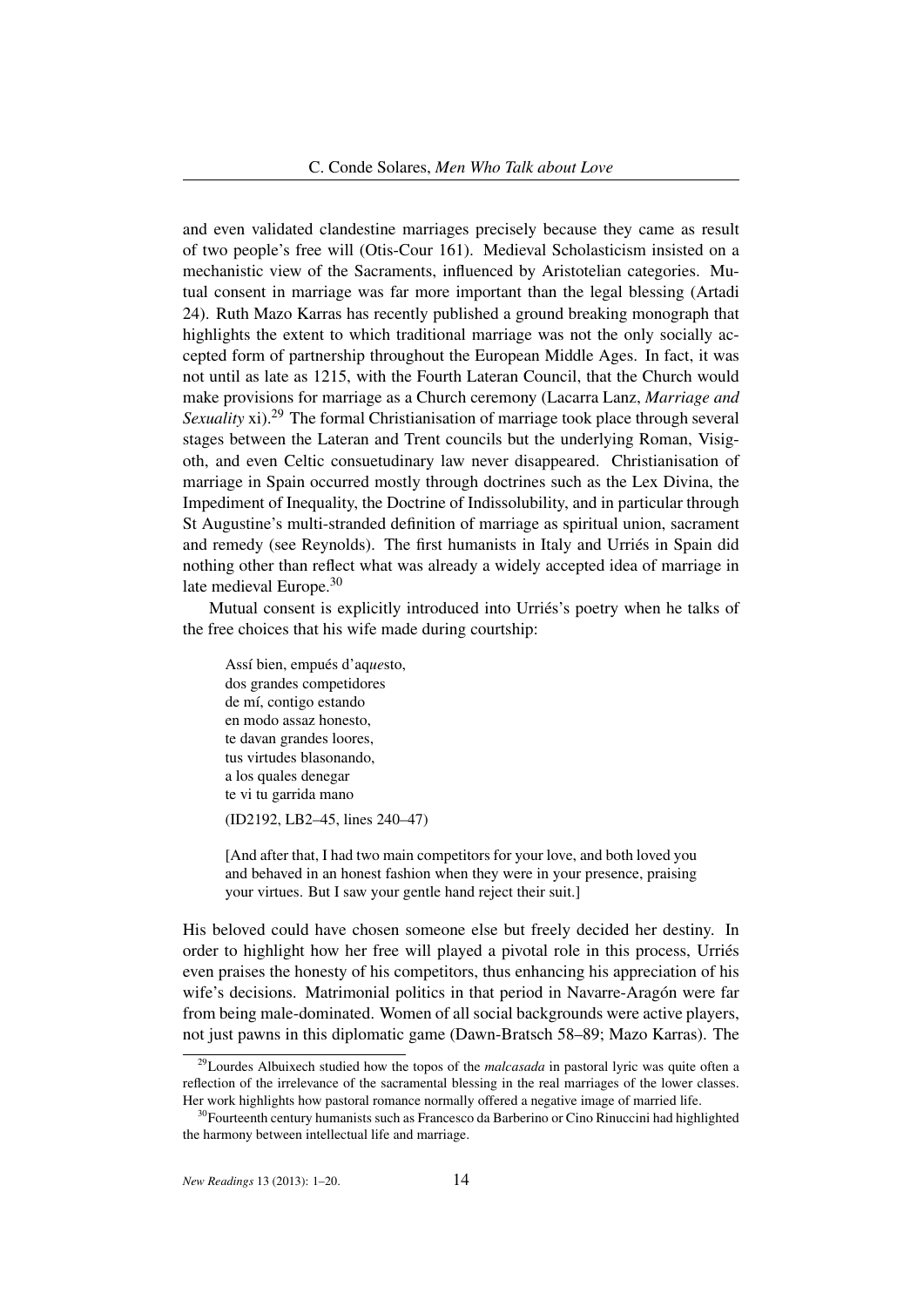archives of Zaragoza, for instance, show a number of matrimonial capitulations in the fifteenth century where men provided the dowry to the woman's family (García Herrero  $381-98$ ).<sup>31</sup> This was, without a doubt, the situation in which Urriés found himself. Mutual consent was something that Urriés linked with good religious practice:

Ca en amores tan largos como fueron los nuestros, bien se puede presumir que ovo tragos amargos e plazibles acuestos e desseos de morir, de los quales proceyó el tracto de casamiento e su conclusión final que del todo nos hunió, con libre consentimiento e conjunción divinal.

(ID2192, LB2–45, lines 359–70)

[Because in a love story as long as ours, of course we had our highs and lows, as could be expected, and we longed for death, but it all brought about the celebration of our marriage, which joined us together forever through free mutual consent by God's will.]

"Libre consentimiento" (free mutual consent) and "conjunción divinal" (divine harmony) are unequivocally intertwined in his line of thought. This is by no means surprising. Urriés will then insist on the "concorde ayuntamiento" (mutually agreed partnership) that was blessed by God himself ("que dios nos ha dado"). Positive and equal gender relations were part of his Christian idea of marriage.

Urriés unambiguously promoted the notions of achieving a righteous relationship with God through marriage, avoiding *amor hereos* and praising one's own wife. A deeper level of reading reveals that, in the last third of the fifteenth century, Spanish thinking about the institution of marriage was generally liberal and that this line of thought was informed by what has been traditionally defined as a medieval frame of mind, one that was shaped by Aristotelian categories, Scholasticism, the Church Fathers and underpinned by legal codes and philosophical milestones in the vernacular, such as Alfonso X's *Partidas*. Courtly love poetry in the Spanish fifteenth century was a revival of an old poetic canon dating from the High Middle Ages. Urriés broke this literary code by simply reflecting accepted contemporary views on marriage rather than archaic genre conventions. The notion of author, authority, and the relevance of biography and the author's life experience when addressing universal issues are also shown in a clearer light. Hugo de Urriés's work is illuminating, because it is not often that the medieval scholar is confronted

 $31$ Such matrimonial capitulations were often written after the engagement but before the Church ceremony (García Herrero 383–84).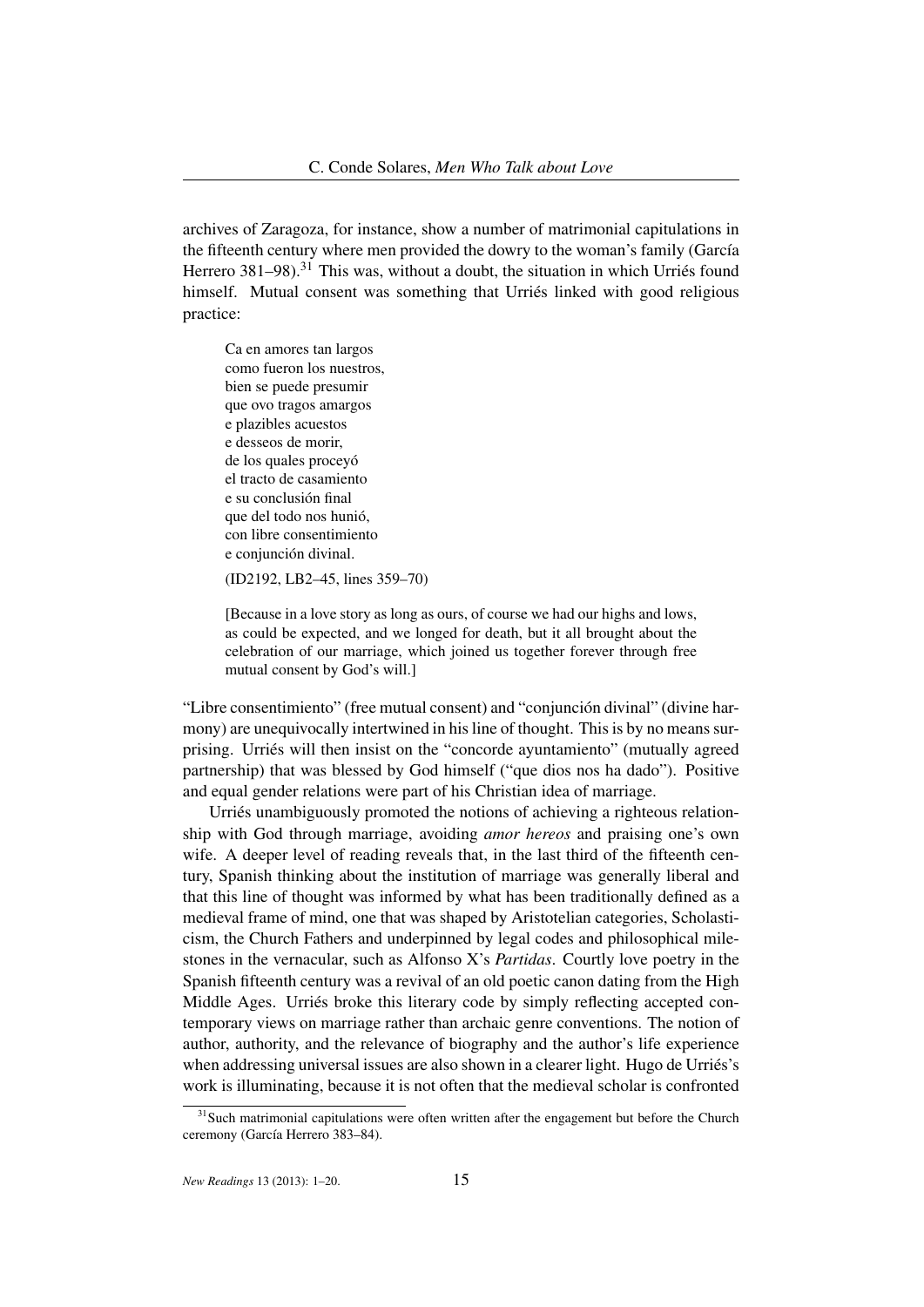with such a self-evident symbiosis between an author's work, his biography and the social pragmatisms of his time. Hugo de Urriés enables the modern reader to see beyond the contemporary stereotyped perception of medieval thinking when it comes to gender relations and marriage.

## Works Cited

Albuixech, Lourdes. "El matrimonio y la tradición de la malcasada en la narrativa pastoril española." *Espéculo: Revista de Estudios Literarios* 38 (2008): n. pag. Web. 22 July 2011.

<http://www.ucm.es/info/especulo/numero38/malcasad.html>

- Amador de los Ríos, José. *Historia crítica de la literatura*. 1861–65. Vol. 6. Madrid: Gredos, 1969. Print.
- Archer, Robert. "Las *Coplas de las calidades de las donas* de Pere Torroella y la tradición lírica castellana." *Boletín de la Real Academia de Buenas Letras de Barcelona* 47 (1999–2000): 405–23. Print.
- —. "Tus falsas opiniones e mis verdaderas razones: Pere Torroella and the Woman-Haters." *Bulletin of Hispanic Studies* 78 (2001): 551–66. Print.
- —. *Misoginia y defensa de las mujeres: antología de textos medievales*. Madrid: Cátedra, 2001. Print.
- —. *The Problem of Woman in Late-Medieval Hispanic Literature*. Woodbridge: Boydell and Brewer, 2005. Print.
- Archer, Robert, and Isabel de Riquer. *Contra la mujer: poemas medievales de rechazo y de vituperio*, La nueva caja negra, 24. Barcelona: Quaderns Crema, 1998. Print.
- Arellano, Ignacio, and José María Usunáriz, eds. *El matrimonio en Europa y el mundo hispánico: siglos XVI y XVII*. Madrid: Visor, 2005. Print.
- Artadi, J. M. *Historia y teología del sacramento del matrimonio*. Madrid: Fundación Santa María, 1987. Print.
- Avenoza, Gemma. "La traducción de Valerio Máximo del ms. 518 de la Biblioteca de Catalunya." *Revista de Literatura Medieval* 2 (1990): 141–58. Print.
- —. 1991. "Traducciones y traductores: el libro de Valerio Máximo en romance." *Homenaxe ó profesor Constantino García*. Ed. M. Brea López and F. Fernández Rey. Santiago: Universidade de Santiago, 1991. 221–29. Print.
- Blamires, Alcuin. *The Case for Women in Medieval Literature*. Oxford: Clarendon Press, 1997. Print.
- —, ed. *Woman Defamed and Woman Defended: An Anthology of Medieval Texts*. Oxford: Oxford UP, 1992. Print.
- Bloch, R. Howard. *Medieval Misogyny and the Invention of Western Romantic Love*. Chicago: U of Chicago P, 1991. Print.
- Brooke, Christopher. *The Medieval Idea of Marriage*. Oxford: Oxford UP, 1990. Print.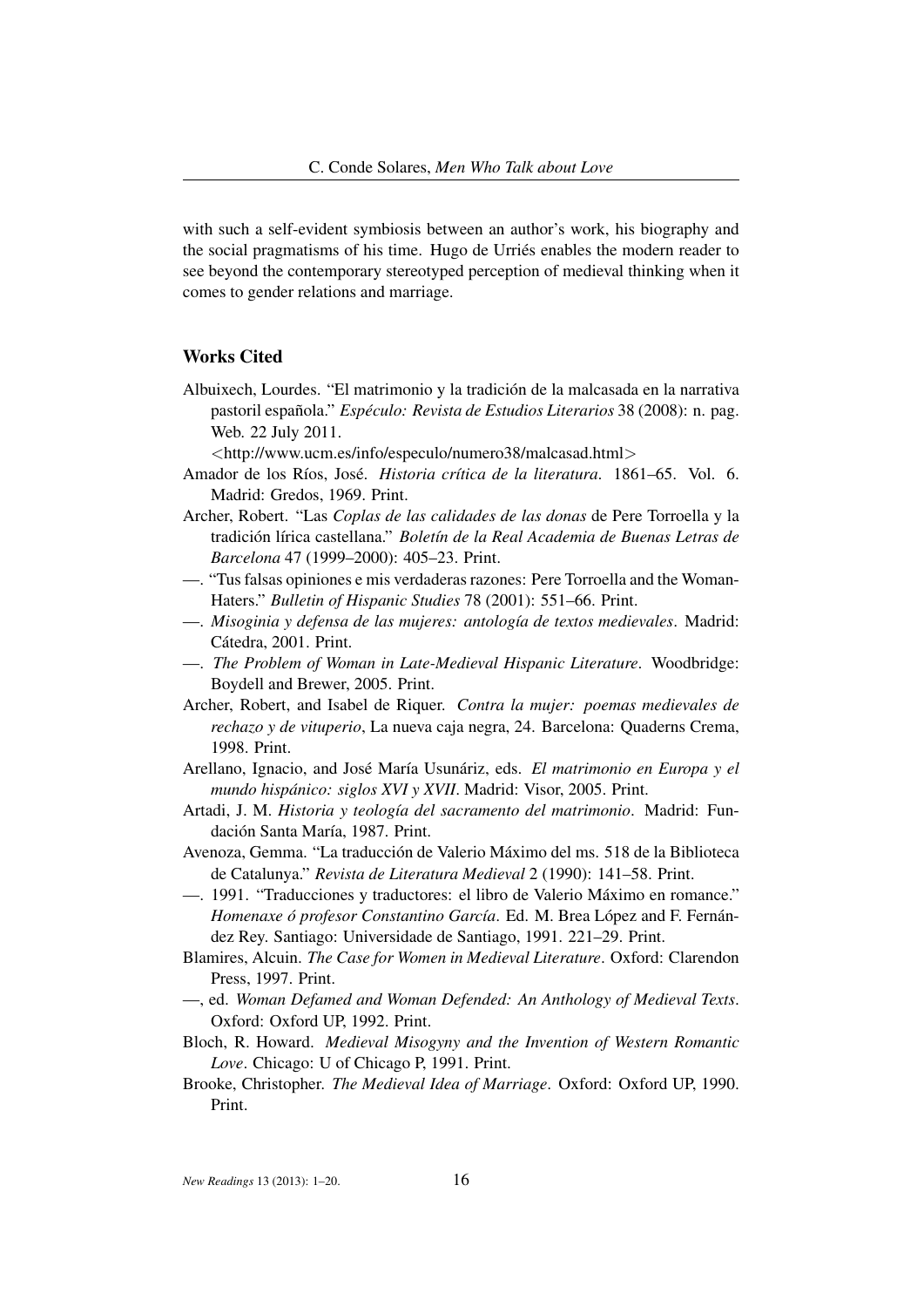- Brown, Virginia, ed. *Giovanni Boccaccio, On Famous Women*. Cambridge: Harvard UP, 2001. Print.
- Buezo, Catalina. "Mosén Hugo de Urriés: la cortesía poética como ideal de vida en el cuatrocientos hispano." *Traités de savoir-vivre en Espagne et au Portugal du Moyen Âge à nos jours*. Ed. R. Duroux. Moulins: Association des Publications de la Faculté des Letres et Sciences Humaines de Clermont-Ferrand, 1995. 27– 42. Print.
- —, ed. *Valerio Máximo: "Los notables dichos y hechos de romanos y griegos", traducción castellana de Hugo de Urriés, Zaragoza (Pablo Hurus)*. Madrid: Universidad Complutense, 1984. Print.
- Calmette, Joseph. *Louis XI, Jean II et la Révolution catalane (1461–1473)*. Paris: Bibliothèque Méridionale, 1903. Print.
- Carpin, Attilio. *Il sacramento del matrimonio nella teologia medioevale: da Isidoro di Siviglia a Tommasso d'Aquino*. Bologna: Edizioni Studio Domenicano, 1991. Print.
- Cartlidge, Neil. *Medieval Marriage: Literary Approaches, 1100–1300*. Cambridge: D. S. Brewer, 1997. Print.
- Cátedra, Pedro. *Amor y pedagogía en la Edad Media. (Estudios de doctrina amorosa y práctica literaria)*. Salamanca: Universidad de Salamanca, 1989. Print.
- Conde Solares, Carlos. *El Cancionero de Herberay y la corte literaria del Reino de Navarra*. Newcastle: Arts and Social Sciences Academic Press, 2009. Print.
- Cortijo Ocaña, Antonio. "The Consells-Consejos on Marriage and their broader sentimental context." *Marriage and Sexuality in Medieval and Early Modern Iberia*. Ed. Eukene Lacarra Lanz. New York: Routledge, 2002. 39–58. Print.
- Crosas López, Francisco. *La materia clásica en la poesía de cancionero*. Kassel: Reichenberger, 1995. Print.
- Dawn-Bratsch, Prince. "Pawn or Player? Violant of Bar and the game of matrimonial politics in the Crown of Aragon (1380–1396)." *Marriage and Sexuality in Medieval and Early Modern Iberia*. Ed. Eukene Lacarra Lanz. New York: Routledge, 2002. 59–89. Print.
- Dillard, Heath. *Daughters of the Reconquest. Women in Castilian Town Society, 1100–1300*. Cambridge: Cambridge UP, 1984. Print.
- Duby, Georges. *Medieval Marriage: Two Models from 12th Century France*. Baltimore: Johns Hopkins UP, 1978. Print.
- Dutton, Brian, ed. *Cancionero del siglo XV c. 1360–1520*. Biblioteca Española del Siglo XV, 7 vols. Salamanca: Universidad de Salamanca, 1990–91. Print.
- Fernández Duro, Cesáreo. *La marina de Castilla desde su origen y pugna con la de Inglaterra hasta la refundición en la armada española*. Madrid: El Progreso Editorial, 1894. Print.
- García-Bermejo Giner, Miguel. "Algunos aspectos de la definición de amor en la poesía cancioneril castellana del siglo XV." *Nunca fue pena mayor (Estudios de Literatura Española en homenaje a Brian Dutton)*. Ed. Ana Menéndez

*New Readings* 13 (2013): 1–20. 17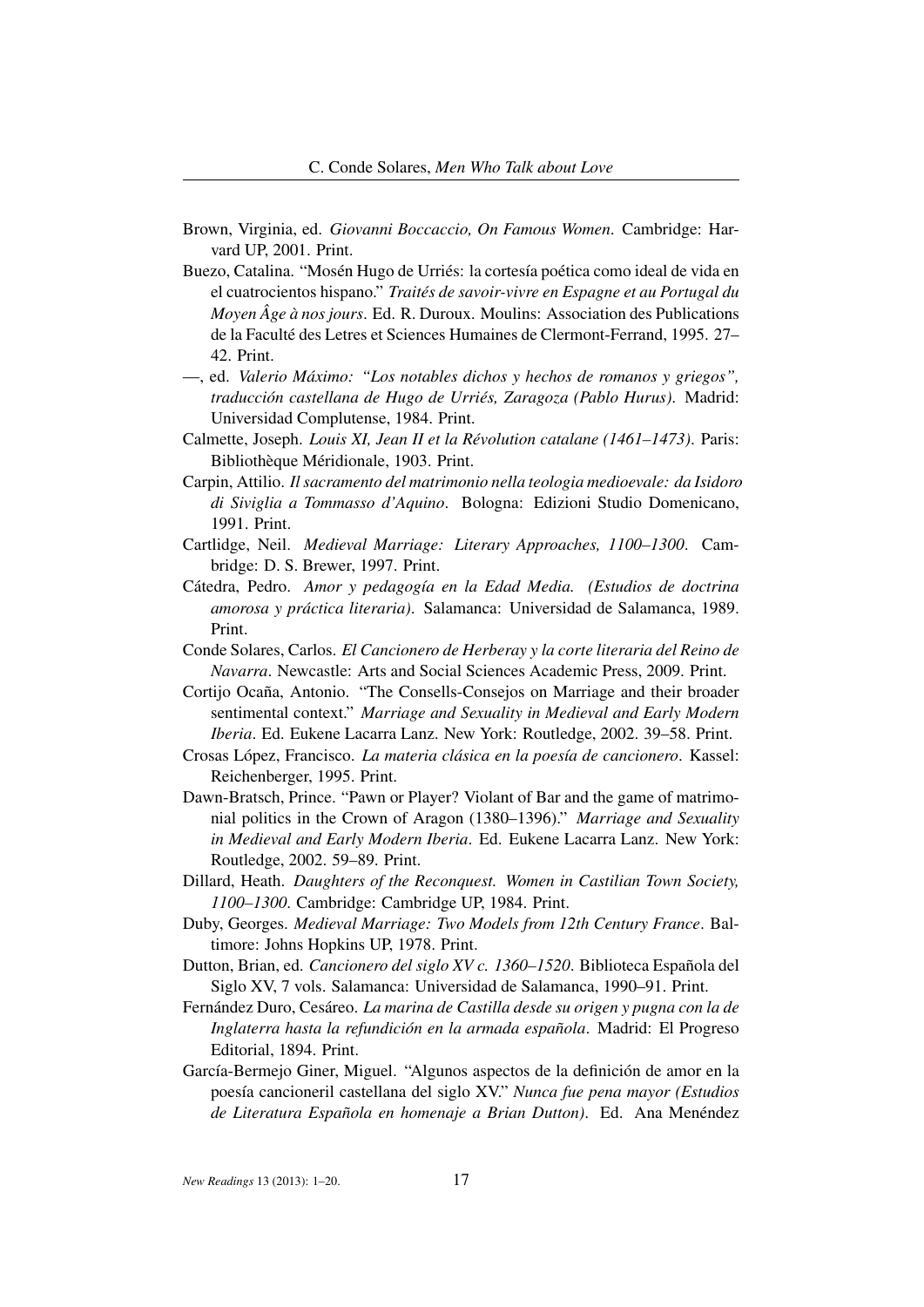Collera and Victoriano Roncero López. Cuenca: Ediciones de la Universidad de Castilla-La Mancha, 1996. 275–84. Print.

- García Herrero, Carmen. "Las capitulaciones matrimoniales en Zaragoza en el siglo XV." *En la España Medieval* 5 (1986): 381–98. Print.
- Gerli, E. Michael. "La religión del amor y el antifeminismo en las letras castellanas del siglo XV." *Hispanic Review* 49 (1981): 65–86. Print.
- Harney, Michael. *Kinship and Marriage in Medieval Hispanic Chivalric Romance*. Turnhou: Brepols, 2001. Print.
- Kallendorf, Craig W. *Humanist Educational Treatises*. Cambridge: The I Tatti Renaissance Library, 2002. Print.
- Kerkhof, Maximilian, ed. *Marqués de Santillana, Comedieta de Ponça*. Madrid: Espasa, 1987. Print.
- Lacarra Lanz, Eukene. "Sobre la evolución del discurso del género y del cuerpo en los estudios medievales (1985–1997)." *Actes del VII Congrés de l'Associació Hispànica de Literatura Medieval (Castelló de la Plana, 22–26 de setembre de 1997)*. Ed. S. Fortuño Llorens and T. Martínez Romero. Castelló de la Plana: Universitat de Jaume I, 1999. 61–100. Print.
- —, ed. *Marriage and Sexuality in Medieval and Early Modern Iberia*. New York: Routledge, 2002. Print.
- Macpherson, Ian. "Secret Language in the Cancioneros: Some Courtly Codes." *Bulletin of Hispanic Studies* 62 (1985): 51–63. Print.
- Marín Pina, Carmen. "Poetas aragoneses en la corte de Alfonso V." *Curso sobre lengua y literatura en Aragón (Edad Media)*. Ed. J. M. Enguita. Zaragoza: Institución Fernando el Católico, 1991. Print.
- Marino, Nancy. "Hugo de Urriés: embajador, traductor, poeta." *Boletín de la Biblioteca Menéndez Pelayo* 53 (1977): 3–18. Print.
- Matulka, Barbara. *An Anti-Feminist Treatise of Fifteenth Century Spain: Lucena's "Repetición de amores"*. New York: Institute of French Studies, 1937. Print.
- —. *The Novels of Juan de Flores and their European Difusion*. 1931. Geneva: Slatkire Reprints, 1974. Print.
- Mazo Karras, Ruth. *Unmarriages: Women, Men and Sexual Unions in the Middle Ages*. Philadelphia: U of Pennsylvania P, 2012. Print.
- Menéndez y Pelayo, Marcelino. *Biblioteca de traductores españoles*. 1911. Vol. 4. Santander: Aldus, 1953. Print.
- Mérida Jiménez, Rafael. "Elogio y vituperio de la mujer medieval." *La mujer: elogio y vituperio: Actas del IX Simposio de la Sociedad Española de la Literatura General y Comparada*. Ed. E. Ortas Durand. Zaragoza: Universidad de Zaragoza, 1994. 269–76. Print.
- Morros Mestres, Bienvenido. "Gómez Manrique y Petrarca." *Hesperia, Anuario de Filología Hispánica* 11.2 (2008): 125–46. Print.
- Ornstein, Jacob. "Misoginia y el profeminismo en la literatura castellana." *Revista de Filología Hispánica* 1 (1941): 219–32. Print.
- Orozco, Ana. 1995. "El amor conyugal en algunos textos cancioneriles. *Medioevo y literatura: Actas del V Congreso de la Asociacion Hispánica de Literatura*

*New Readings* 13 (2013): 1–20. 18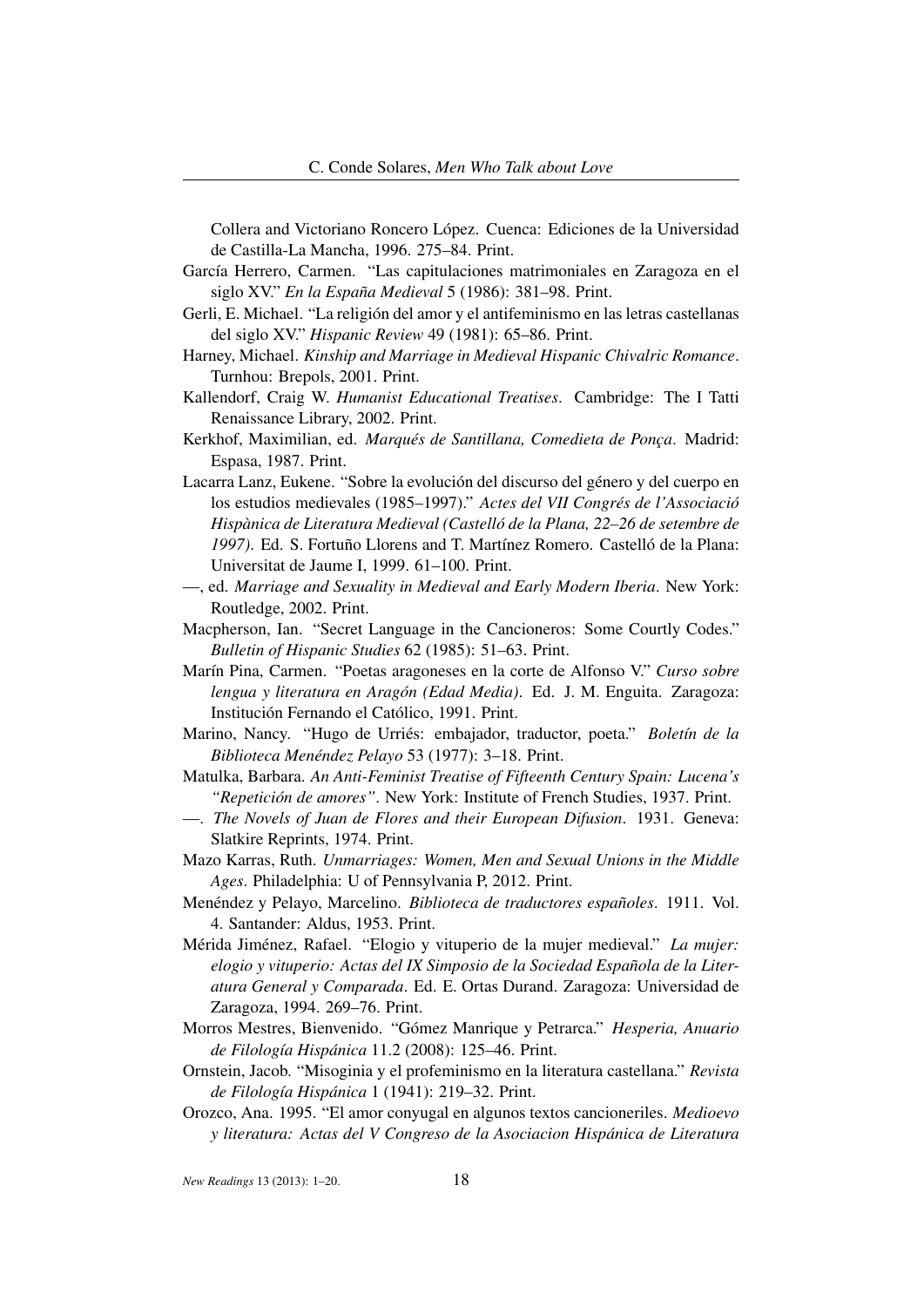*Medieval*. Ed. J. S. Paredes Núñez. Granada: Universidad de Granada, 1995. 519–30. Print.

- Ortas Durand, Esther, ed. *La mujer: elogio y vituperio, Actas del IX Simposio de la Sociedad Española de la Literatura General y Comparada*. Zaragoza: Universidad de Zaragoza, 1994. Print.
- Otis-Cour, Leah. *Historia de la pareja en la Edad Media: placer y amor*. Madrid: Siglo Veintiuno, 2000. Print.
- Parrilla, Carmen. "Las instrucciones a mujeres en la poesía cancioneril." *I Canzonieri di Lucrecia. Atti del convegno internazionale sulle raccolte poetiche iberiche dei secoli XV-XVII*. Ed. A. Baldissera and G. Mazzocchi. Padova: Unipress, 2005. 235–46. Print.
- Peirats Navarro, Ana Isabel. *Espill*. Ed. Jaume Roig. Valencia: Academia Valenciana de la Lengua, 2010. Print.
- Reynolds, Philip L. *Marriage in Western Church: The Christianization of Marriage during the Patristic and Early Medieval Periods*. Leiden: Brill, 1994. Print.
- Rodríguez Risquete, Francisco Javier. *Obra Completa*. Ed. Pere Torroella. Barcelona: Barcino, 2011. Print.
- Ruiz de Conde, Justina. *El amor y el matrimonio secreto en los libros de caballerías*. Madrid: Aguilar, 1948. Print.
- Salinas Espinosa, Concepción. "La filosofía del amor en Hugo de Urriés." *Actes del X Congrés Internacional de l'Associació Hispànica de Literatura Medieval*. Ed. R. Alemany, J. L. Martos and J. M. Manzanaro. Alicante: Institut Interuniversitari de Filología Valenciana, 2005. 1447–60. Print.
- Sanz, Jacobo, and Brian Dutton, eds. *"Dezir del casamiento" de Ugo de Urriés; va seguido de una 'Difinición de amor' del mismo*. Salamanca: Europa Ediciones de Arte, 1993. Print.
- Serés, Guillermo. *La transformación de los amantes*. Barcelona: Crítica, 1996. Print.
- Solomon, Michael. *Fictions of Well-Being: Sickly Readers and Vernacular Medical Writing in Late Medieval and Early Modern Spain*. Pennsylvania: U of Pennsylvania P, 2010. Print.
- —. *The Literature of Misogyny in Medieval Spain*. Cambridge: Cambridge UP, 1997. Print.
- Stone, Marilyn. *Marriage and Friendship in Medieval Spain: Social Relations According to the Fourth Partida of Alfonso X*. New York: Peter Lang, 1990. Print.
- Strosetzki, Christoph. "El matrimonio en J. L. Vives y Ch. Fourier". *El matrimonio en Europa y el mundo hispánico: siglos XVI y XVII*. Ed. I. Arellano and J. M. Usunáriz. Madrid: Visor, 2005. 27–38. Print.
- Tillier, Jane Yvonne. "The Devout Lover in the *Cancionero de Herberay*." *La Corónica* 12.2 (1984): 265–74. Print.
- Van Beysterveldt, Antony. "El amor caballeresco del Amadís y del Tirante." *Hispanic Review* 49 (1981): 407–25. Print.

*New Readings* 13 (2013): 1–20. 19